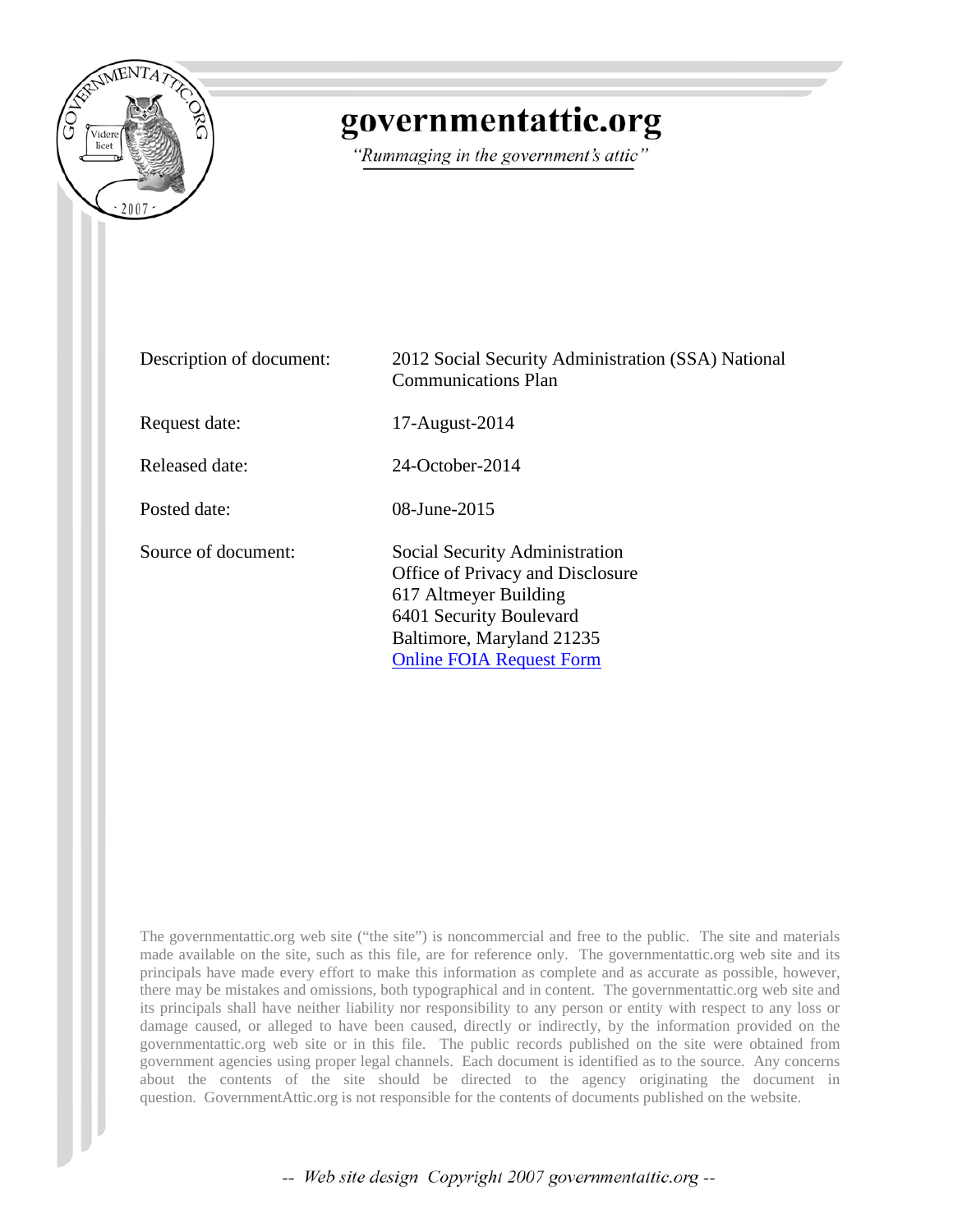

Refer to: S9H: AM6234

October 24, 2014

I am responding to your August 17, 2014 Freedom of Information Act request for a copy of the recent Social Security Administration Communications plan.

I am enclosing a copy of the information as you requested. I hope this information is helpful.

If you disagree with this decision, you may request a review. Mail your appeal within 30 days after you receive this letter to the Executive Director for the Office of Privacy and Disclosure, Social Security Administration, 6401 Security Boulevard, Baltimore, Maryland 21235. Mark the envelope "Freedom of Information Appeal."

Sincerely,<br>Dawn S. Wiggins

Dawn S. Wiggins Freedom of Information Officer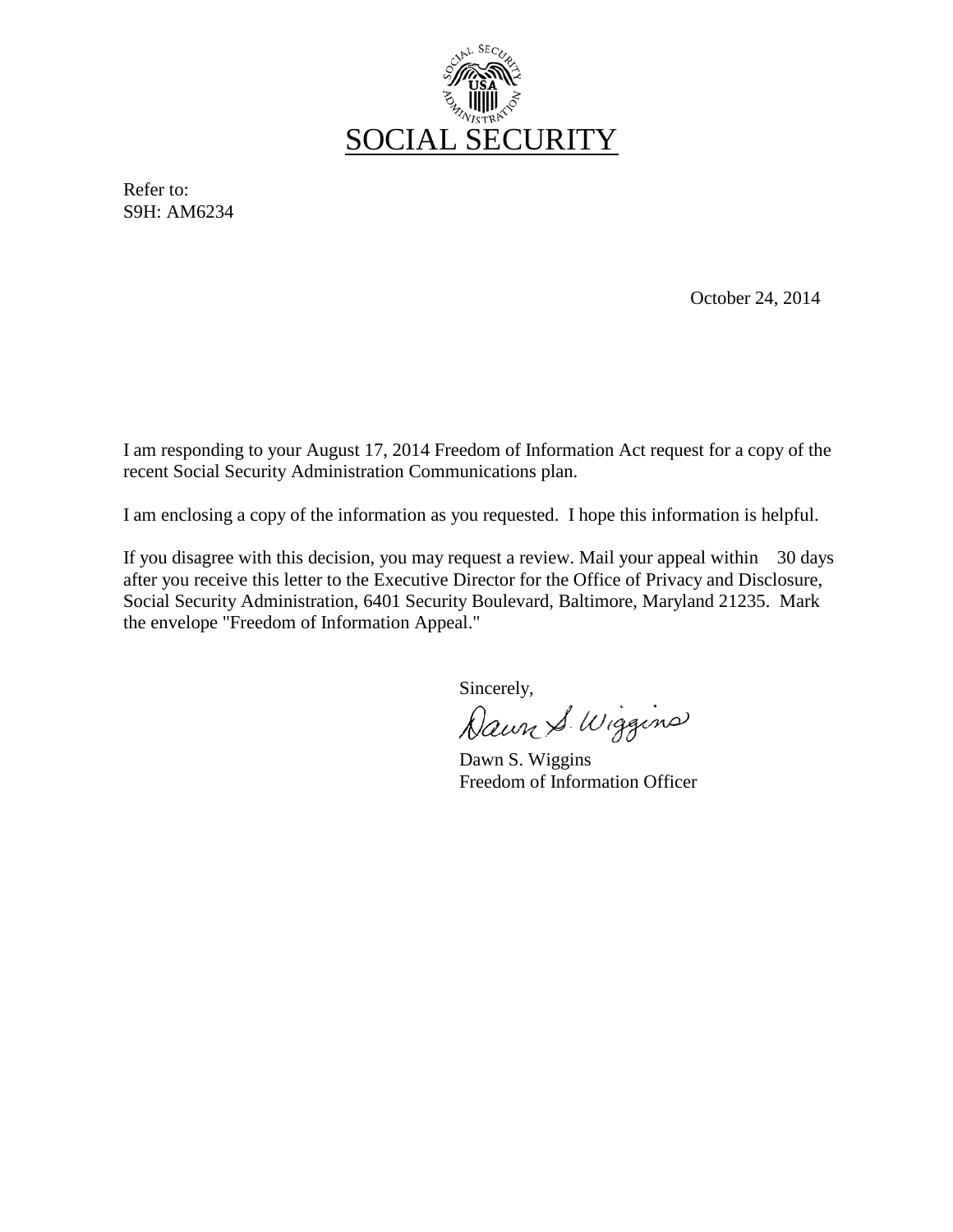# **2012 NATIONAL COMMUNICATIONS PLAN SUMMARY**

# **Tactical Plans for each Communications Objective are published separately.**

| <b>AGENCY</b><br><b>STRATEGIC</b><br><b>PLAN GOALS</b>                            | <b>COMMUNICATIONS</b><br><b>OBJECTIVES</b>                                                                                                                                                                                                                                                                                                                                                                                                                                                                    | <b>GENERAL MESSAGES</b>                                                                                                                                                                                                                                                                                                                                                                                                                                                                      | <b>MEASUREMENTS</b>                                                                                                                                                                                                                                                                                                                                                |
|-----------------------------------------------------------------------------------|---------------------------------------------------------------------------------------------------------------------------------------------------------------------------------------------------------------------------------------------------------------------------------------------------------------------------------------------------------------------------------------------------------------------------------------------------------------------------------------------------------------|----------------------------------------------------------------------------------------------------------------------------------------------------------------------------------------------------------------------------------------------------------------------------------------------------------------------------------------------------------------------------------------------------------------------------------------------------------------------------------------------|--------------------------------------------------------------------------------------------------------------------------------------------------------------------------------------------------------------------------------------------------------------------------------------------------------------------------------------------------------------------|
| Goal 1 -<br>Eliminate our<br>hearings<br>backlog and<br>prevent its<br>recurrence | Inform the public of the<br>actions we take to<br>reduce the backlog and<br>prevent its recurrence.                                                                                                                                                                                                                                                                                                                                                                                                           | We are increasing our<br>capacity to hear and<br>decide cases, and<br>improving the way we<br>manage the hearings<br>process.                                                                                                                                                                                                                                                                                                                                                                | Agreed-to tactical<br>plans/activities are<br>executed on time and<br>on budget.<br>Feedback from public,<br>stakeholders and<br>advocacy groups.                                                                                                                                                                                                                  |
|                                                                                   |                                                                                                                                                                                                                                                                                                                                                                                                                                                                                                               |                                                                                                                                                                                                                                                                                                                                                                                                                                                                                              |                                                                                                                                                                                                                                                                                                                                                                    |
| Goal 2 -<br>Improve the<br>speed and<br>quality of our<br>disability<br>process   | 2A: Inform the public<br>about the Social<br>Security disability<br>program and the efforts<br>underway to improve<br>the disability process -<br>Market online<br>$1_{-}$<br>disability<br>applications and<br>appeals to increase<br>online filing<br>Inform the public<br>2.<br>about QDD (Quick<br><b>Disability</b><br>Determination) and<br>Compassionate<br>Allowances<br>initiatives;<br>3.<br>Inform claimants<br>and third parties to<br>ensure they are<br>prepared for the<br>disability process. | We are committed to<br>improving the disability<br>process to make it as fair<br>and timely as possible -<br>1. Apply for disability<br>benefits online. If<br>needed, you also<br>can file your appeal<br>online;<br>We are committed to<br>2 <sub>1</sub><br>providing benefits<br>quickly to applicants<br>who obviously meet<br>our disability<br>standards;<br>3.<br><b>Claimants and those</b><br>who assist them can<br>help by being more<br>prepared for the<br>disability process. | Agreed-to tactical<br>plans/activities are<br>executed on time and<br>on budget.<br>Feedback from public,<br>stakeholders and<br>advocacy groups.<br>Track website visits,<br>application usage, and<br>other metrics.<br>Test our printed and<br>online<br>communications<br>materials on these<br>subjects to assess if<br>the objectives are<br>being achieved. |
|                                                                                   | 2B: Support Health IT<br>initiatives while<br>continuing efforts to<br>promote Electronic<br><b>Records Express</b><br>(ERE).                                                                                                                                                                                                                                                                                                                                                                                 | 1. Health IT will<br>improve the speed<br>and consistency of<br>Social Security's<br>disability.determinati<br>ons. The faster we<br>can make disability<br>determinations, the                                                                                                                                                                                                                                                                                                              | Agreed-to tactical<br>plans/activities are<br>executed on time and<br>on budget.<br>Feedback from public,<br>stakeholders and<br>advocacy groups.                                                                                                                                                                                                                  |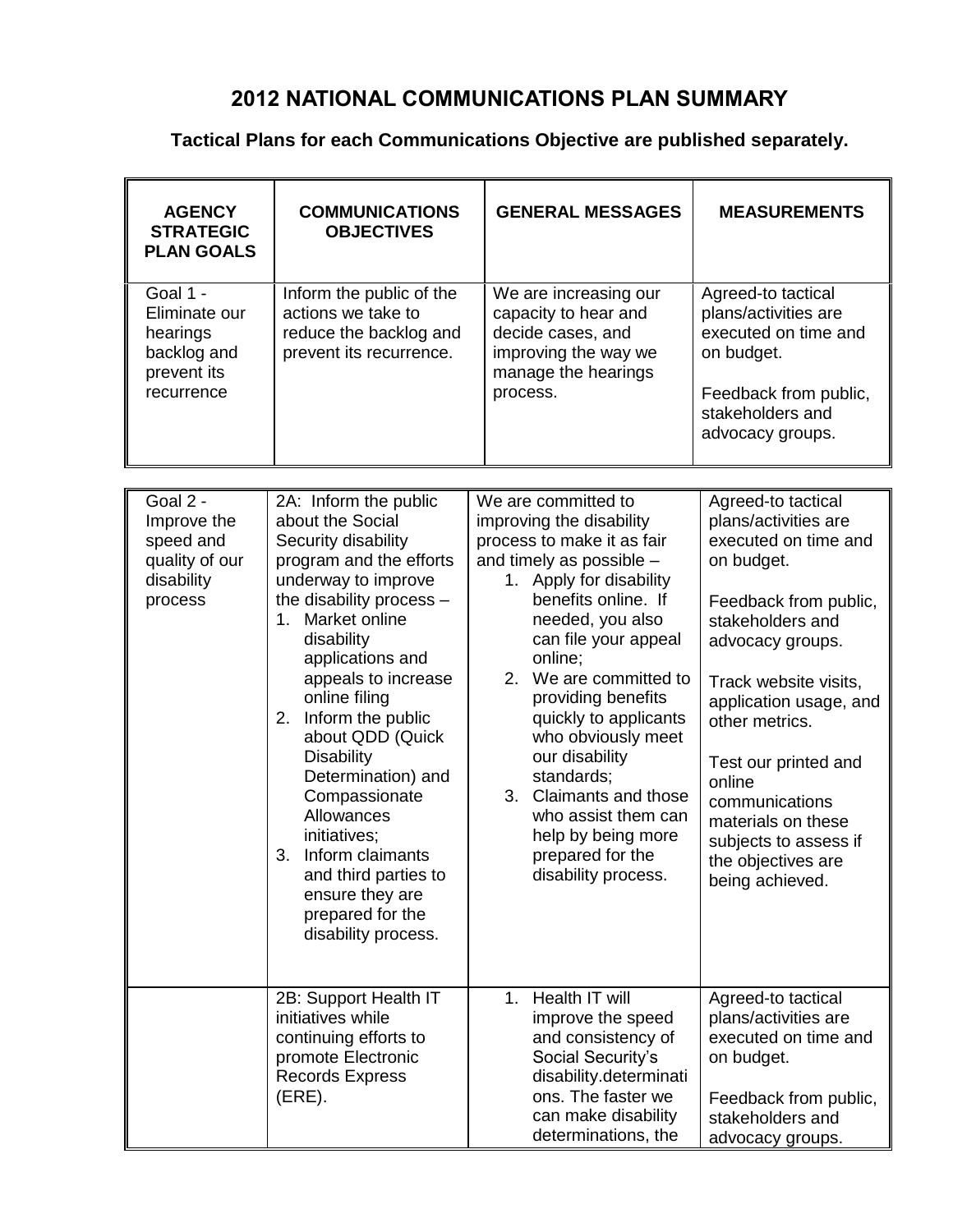|                                                                  |                                                                                                                                                                                      |          | faster we can start<br>payments to<br>individuals with<br>disabilities.<br>2. Save time and<br>money. Use ERE to<br>submit [fill in -<br>medical/school/client<br>] records to Social<br>Security.                                           | Track web site visits,<br>application usage, and<br>other metrics such as<br>Medical Evidence of<br>Record (MER)<br>percentage and ERE<br>utilization metrics.                                                                                                                                                                                                                                                                             |
|------------------------------------------------------------------|--------------------------------------------------------------------------------------------------------------------------------------------------------------------------------------|----------|----------------------------------------------------------------------------------------------------------------------------------------------------------------------------------------------------------------------------------------------|--------------------------------------------------------------------------------------------------------------------------------------------------------------------------------------------------------------------------------------------------------------------------------------------------------------------------------------------------------------------------------------------------------------------------------------------|
|                                                                  |                                                                                                                                                                                      |          |                                                                                                                                                                                                                                              |                                                                                                                                                                                                                                                                                                                                                                                                                                            |
| Goal 3 -<br>Improve our<br>retiree and<br>other core<br>services | 3A: Market Social<br>Security's Suite of<br>Online Services.                                                                                                                         | 1.<br>2. | Go to<br>socialsecurity.gov.<br>It's So Easy!<br>If you are not<br>comfortable with<br>the Internet, ask<br>someone you trust<br>to help you.                                                                                                | Agreed-to tactical<br>plans/activities are<br>executed on time and<br>on budget.<br><b>Track retirement</b><br>application usage,<br>website visits and<br>other metrics<br>associated with the<br><b>Online Services</b><br>promotional campaign.<br>Remain in regular<br>contact with OQP and<br><b>ORES</b> regarding<br>studies to stay ahead<br>of trends and usage<br>patterns.<br>Track PSA plays.<br>Search marketing<br>analysis. |
|                                                                  | 3B: Market Social<br>Security's website,<br>Online Services, and<br>Automated 800-number<br>services to inform the<br>public of available<br>information and<br>electronic services. |          | 1. Save a trip! Visit<br>www.socialsecurity.<br>gov to find<br>information and<br>services you can<br>use.<br>2. Save a trip! Call<br>Social Security at 1-<br>800-772-1213 and<br>use our automated<br>services – anytime,<br>day or night! | Agreed-to tactical<br>plans/activities are<br>executed on time and<br>on budget.<br>Track website visits.<br>Track online service<br>usage.<br>Track 800-number<br>automated services<br>usage.<br>Track PSA plays.                                                                                                                                                                                                                        |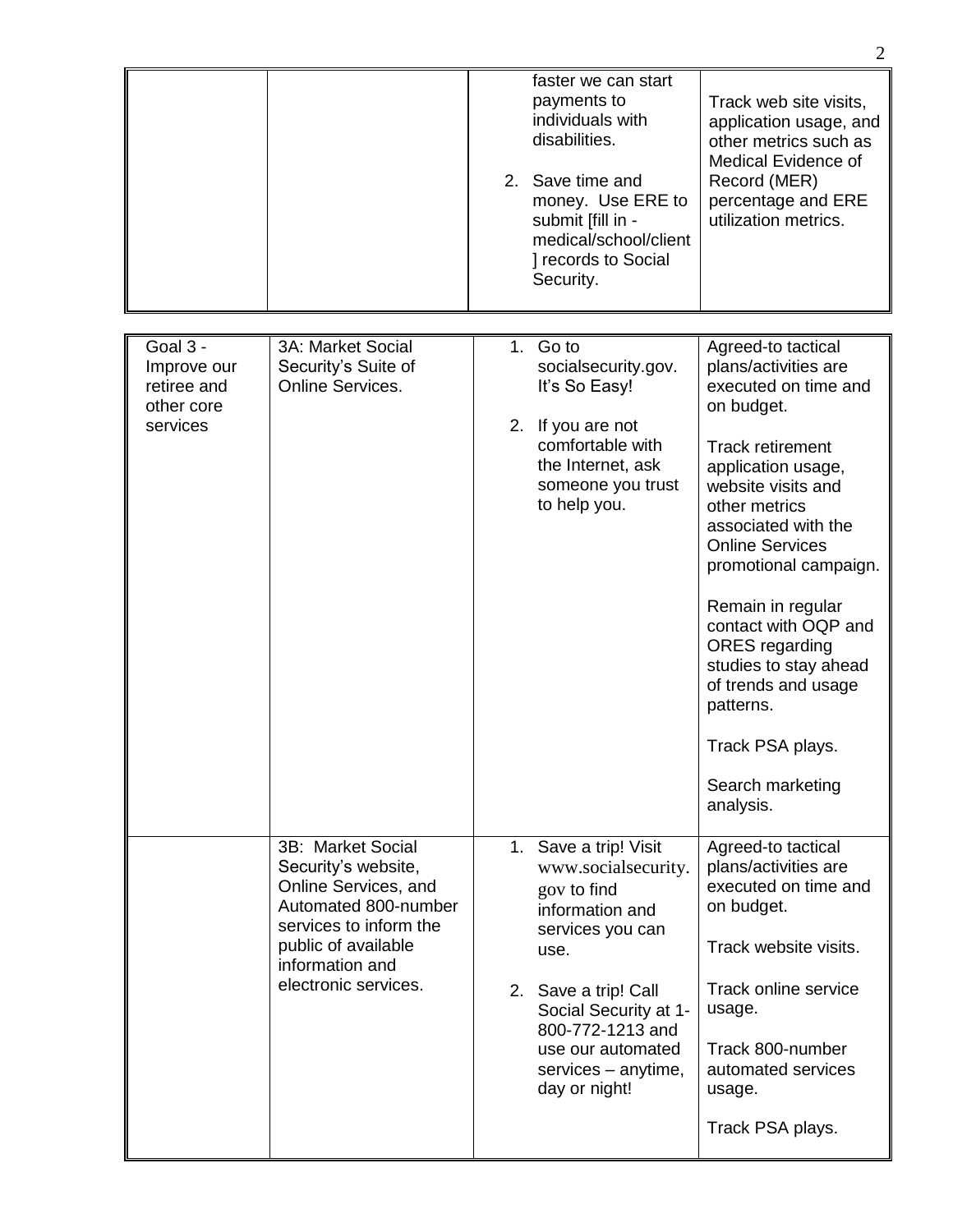|                                                               |                                                                                                                            |                                                                                                                                          | Search marketing<br>analysis.                                                                                                   |
|---------------------------------------------------------------|----------------------------------------------------------------------------------------------------------------------------|------------------------------------------------------------------------------------------------------------------------------------------|---------------------------------------------------------------------------------------------------------------------------------|
|                                                               | 3C: Support Medicare<br>Extra Help Outreach by<br>informing the public of<br>the program and the<br>changes as a result of | 1. It's easier than ever<br>to save on<br>prescription costs -<br><b>Apply Now!</b>                                                      | Agreed-to tactical<br>plans/activities are<br>executed on time and<br>on budget.                                                |
|                                                               | Medicare Improvements<br>for Patients and<br>Providers Act (MIPPA)<br>and the Affordable Care<br>Act.                      | (Mother's Day & Father's<br>Day messaging &<br>promotion - TBD)                                                                          | Track number of<br>applications (paper<br>and online).                                                                          |
|                                                               | 3D: Market Social<br>Security's new Spanish-<br>language Retirement<br>Estimator (S-RE).                                   | (Spanish-Retirement<br>Estimator message TBD)                                                                                            | Agreed-to tactical<br>plans/activities are<br>executed on time and<br>on budget.                                                |
|                                                               |                                                                                                                            |                                                                                                                                          | Remain in regular<br>contact with OQP and<br><b>ORES</b> regarding<br>studies to stay ahead<br>of trends and usage<br>patterns. |
|                                                               |                                                                                                                            |                                                                                                                                          | Feedback from public<br>stakeholders and<br>advocacy groups.                                                                    |
|                                                               |                                                                                                                            |                                                                                                                                          | Track usage of S-RE<br>application.                                                                                             |
|                                                               | 3E: Market Social<br>Security's Direct<br><b>Deposit/Direct Express</b><br>payment option.                                 | Go Direct!                                                                                                                               | Agreed-to tactical<br>plans/activities are<br>executed on time and<br>on budget.                                                |
|                                                               |                                                                                                                            |                                                                                                                                          | Track PSA plays.                                                                                                                |
|                                                               |                                                                                                                            |                                                                                                                                          |                                                                                                                                 |
| Goal 4 -<br>Preserve the<br>public's trust in<br>our programs | 4A: Inform the public of<br>the need to protect their<br><b>Social Security Number</b><br>and card.                        | <b>Protect your Social</b><br>Security Number and card.<br>Keep your card in a safe<br>place and do not give out<br>your Social Security | Agreed-to tactical<br>plans/activities are<br>executed on time and<br>on budget.                                                |
|                                                               |                                                                                                                            | Number unnecessarily.                                                                                                                    | Feedback from public,<br>stakeholders and<br>advocacy groups.                                                                   |

|                                                                 |                                                                     | stakeholders and<br>advocacy groups.                                            |
|-----------------------------------------------------------------|---------------------------------------------------------------------|---------------------------------------------------------------------------------|
| 4B: Remind the public<br>about our Online<br>Security Measures. | We protect the information<br>we collect and maintain<br>about you. | Agreed-to tactical<br>plans/activities are<br>executed on time and<br>on budget |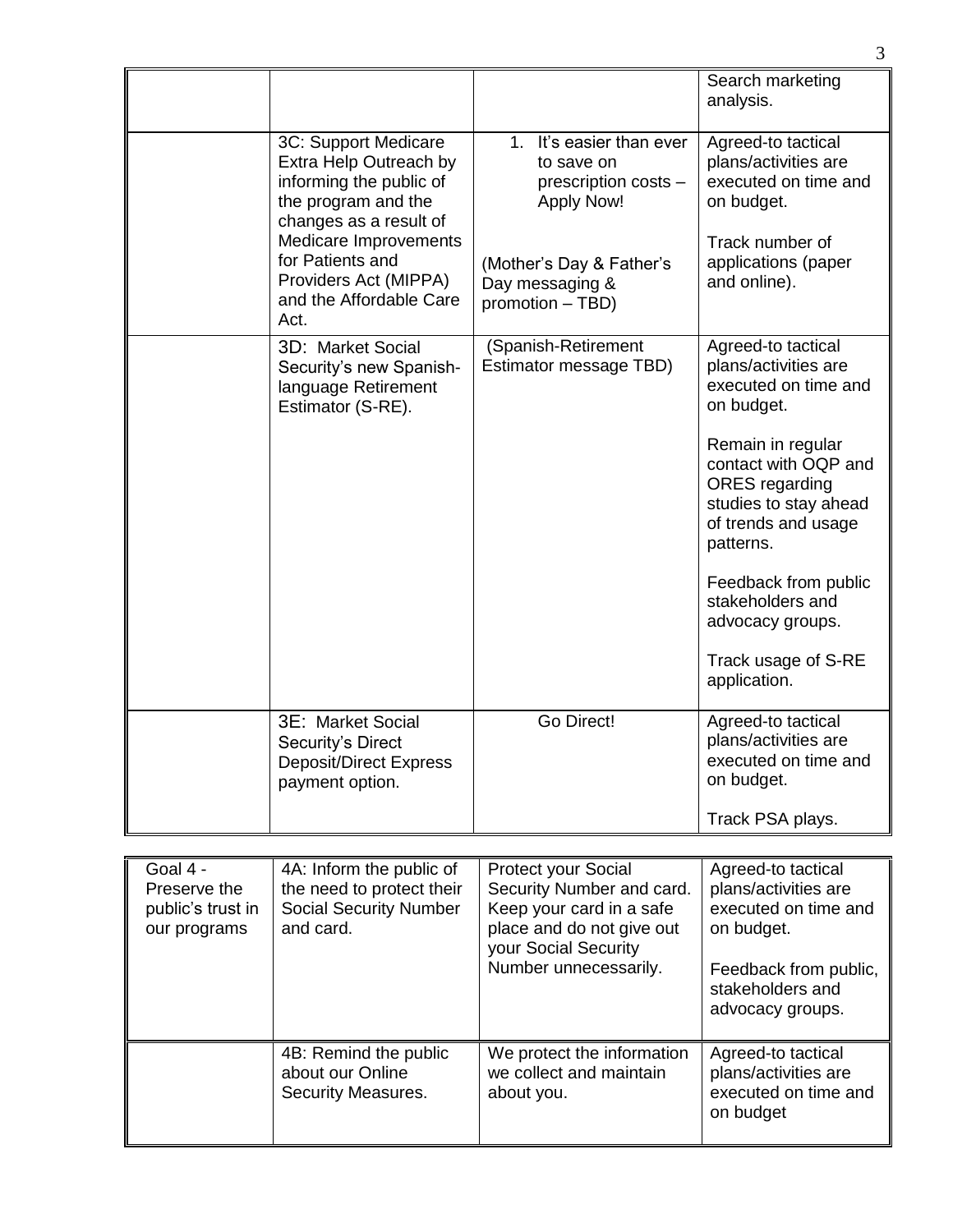|                                                              |                                                                                                                                                                                                                                                                                                                                                              |                                                                                                                                                      | 4                                                                                                                                                                                                                 |  |
|--------------------------------------------------------------|--------------------------------------------------------------------------------------------------------------------------------------------------------------------------------------------------------------------------------------------------------------------------------------------------------------------------------------------------------------|------------------------------------------------------------------------------------------------------------------------------------------------------|-------------------------------------------------------------------------------------------------------------------------------------------------------------------------------------------------------------------|--|
|                                                              |                                                                                                                                                                                                                                                                                                                                                              |                                                                                                                                                      | Feedback from public,<br>stakeholders and<br>advocacy groups.                                                                                                                                                     |  |
|                                                              |                                                                                                                                                                                                                                                                                                                                                              |                                                                                                                                                      |                                                                                                                                                                                                                   |  |
| Special<br>initiative $-$<br>Encourage<br>Saving             | Inform the public of the<br>role of savings in their<br>lives and the need for<br>sound financial planning.<br>Help promote activities<br>related to the Financial<br><b>Literacy Education</b><br>Commission (FLEC) and<br>MyMoney.gov                                                                                                                      | Planning for your<br>financial future is<br>important. Social<br>Security has information<br>and tools you can use.                                  | Agreed-to tactical<br>plans/activities are<br>executed on time and<br>on budget.<br>Track usage of online<br>tools.<br>Test any new products<br>developed to meet this<br>objective.                              |  |
|                                                              |                                                                                                                                                                                                                                                                                                                                                              |                                                                                                                                                      |                                                                                                                                                                                                                   |  |
| Key<br>foundational<br>element-<br><b>Employees</b>          | Support agency efforts to<br>provide an environment<br>and culture that fosters<br>employee retention,<br>promotes achievement in<br>public service, and<br>encourages the pursuit of<br>personal excellence -<br>A) Keep employees<br>informed of the<br>Commissioner's priorities<br>and messages;<br>B) Support internal<br>communications<br>activities. | Our employees are the<br>foundation of the agency<br>and our most valuable<br>asset for providing the<br>service the public<br>expects and deserves. | Agreed-to activities are<br>executed on time and<br>on budget<br>Feedback from<br>employees and<br>stakeholders<br>Continue work with<br><b>DCHR</b> on Employee<br>Satisfaction and similar<br>research projects |  |
|                                                              |                                                                                                                                                                                                                                                                                                                                                              |                                                                                                                                                      |                                                                                                                                                                                                                   |  |
| Key<br>foundational<br>element-<br>Information<br>Technology | Support agency<br>objectives to modernize<br>our information<br>technology infrastructure.                                                                                                                                                                                                                                                                   | Technology is the<br>foundation of our ability<br>to provide services to the<br>public.                                                              | Agreed-to tactical<br>plans/activities are<br>executed on time and<br>on budget<br>Feedback from<br>Congress, public,<br>employees,<br>stakeholders and<br>advocacy groups.                                       |  |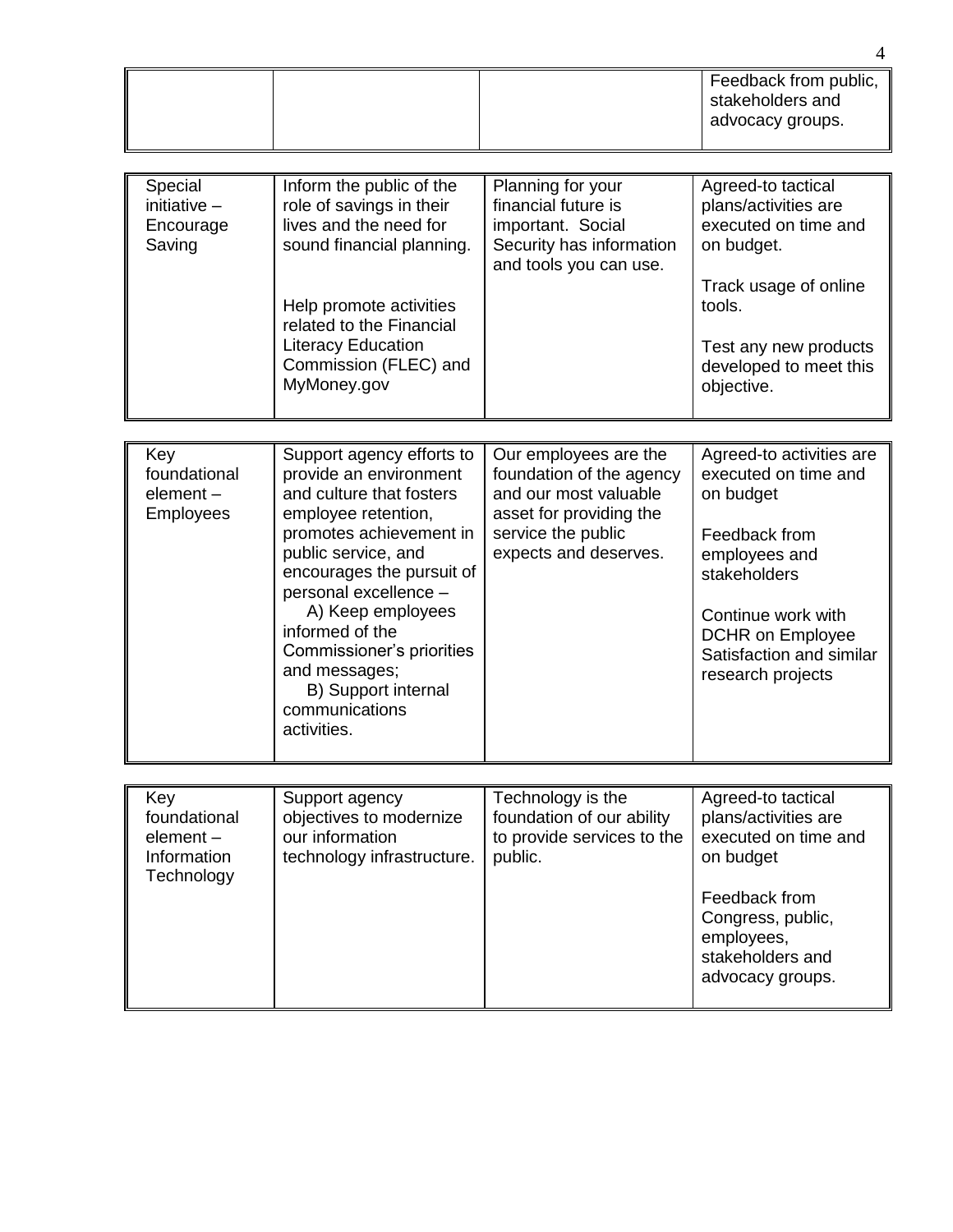# **Tactical Communications Plan 1 to support Agency Strategic Plan Goal 1: Eliminate our hearings backlog and prevent its recurrence**

**Communications Objective 1:** Inform the public of the actions we take to eliminate the backlog and prevent its recurrence.

**General Message:** We are increasing our capacity to hear and decide cases, and improving the way we manage the hearings process.

# **Audiences:**

- **Persons who may be eligible for disability benefits and their spouses/families**
- **Persons who have applied for benefits**
- Third parties who assist claimants (including Attorneys, Appointed Representatives)
- **Targeted governmental agencies**
- Disability advocacy organizations and other organizations with special interests in the Social Security disability program

**Offices:** OCOMM and Operations

#### **Tactics/Activities:**

Office of Communications Planning and Technology (OCPT) –

- **Provide talking points and PowerPoint presentations for Public Affairs Specialists**
- Update relevant web pages
- **Provide Monthly Information Package (MIP) articles**
- **Support openings of Hearing Centers**

Office of External Affairs (OEA) –

- Maintain relationships with disability advocacy organizations and other organizations with special interests in the Social Security disability program
- Support efforts by Operations (OES) and ODAR to increase access to the electronic folder for these cases at the hearings level
- **Post articles in trade magazines and newsletters as milestones are achieved**

# Press Office –

- **ISSUE NEWS release(s) as milestones are achieved: e.g., hiring of ALJs; opening of** Hearing Centers
- **EXTERN** Arrange news media interviews when appropriate
- Develop fact sheet(s) as needed
- Respond to news media inquiries

Office of Public Inquiries (OPI) – Obtain and disseminate language via online Correspondence Guide Language to respond to inquiries

Office of Operations (RCDs) –

- When appropriate, distribute news releases, arrange media interviews and respond to news media inquiries
- **Affected Regions: Publicize openings of Hearing Centers** 
	- o When a new office opens, highlight the effect it will have on the local economy, how that new office will help reduce decision wait times and eliminate the hearings backlog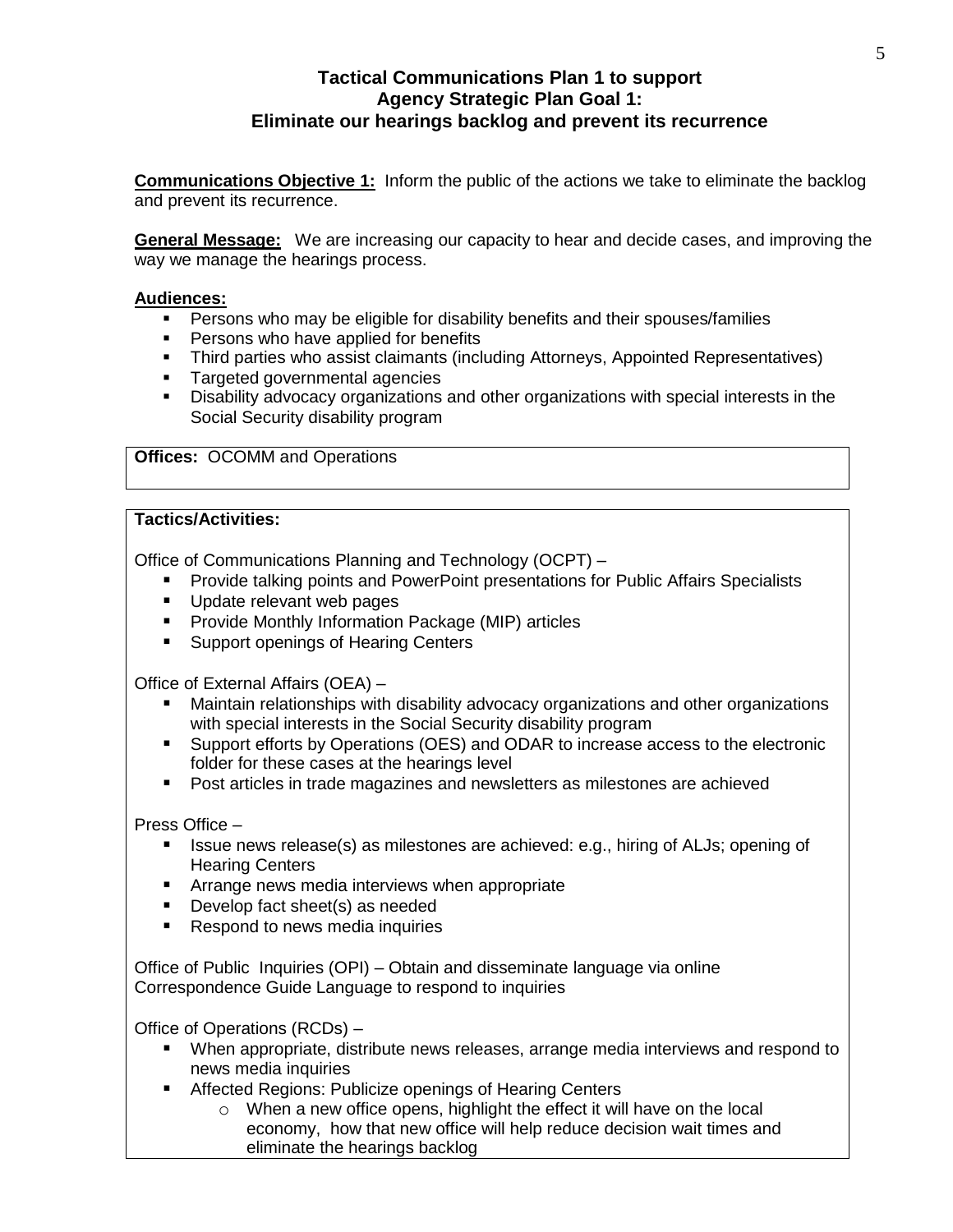# o Highlight the number of new jobs, Hearing Center capacity, and expected productivity outcomes

# **Tools:**

- **News releases, when issued**
- **Relevant Social Security website pages**
- **MIP** articles
- **Publications (standard and alternate formats)**
- **Talking points and PowerPoint presentations for Public Affairs Specialists**
- *Social Security Update* articles

- **Agreed-to tactical plans/activities are executed on time and on budget**
- **Feedback from public, stakeholders and advocacy group**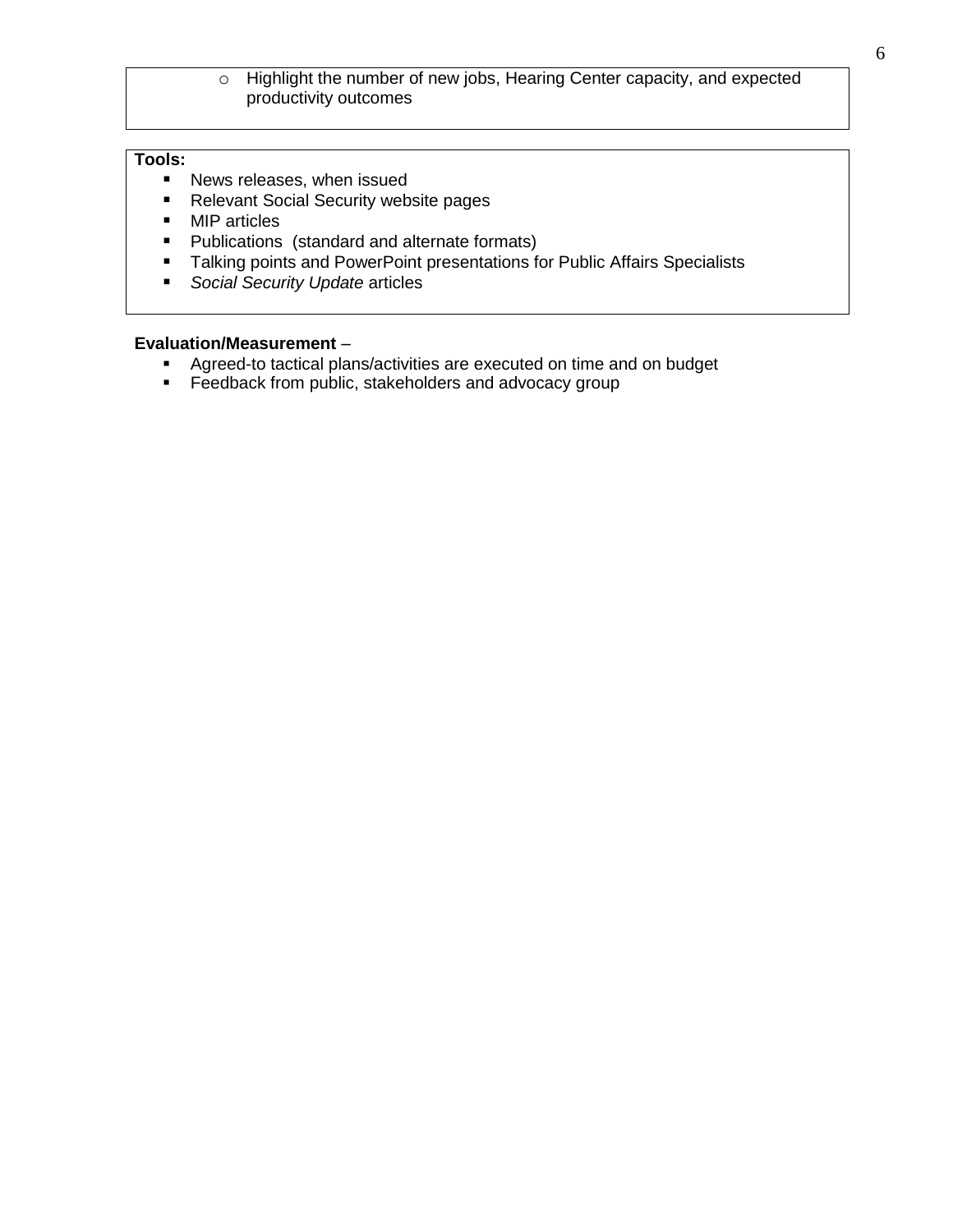# **Tactical Communications Plan 2A to support Agency Strategic Plan Goal 2: Improve the speed and quality of our disability process**

**Communications Objective 2A:** Inform the public about the Social Security disability program and the efforts underway to improve the disability process –

- 1) Market online disability applications and appeals to increase online filing;
- 2) Inform the public about Quick Disability Determination (QDD) and Compassionate Allowances initiatives;
- 3) Inform claimants and third parties to ensure they are prepared for the disability process.

**General Messages:** We are committed to improving the disability process to make it as fair and timely as possible –

- 1. Apply for disability benefits online. If needed, you also can file your appeal online;
- 2. We are committed to providing benefits quickly to applicants who obviously meet our disability standards;
- 3. Claimants and those who assist them can help by being more prepared for the disability process.

# **Audiences:**

- **Persons who may be eligible for disability benefits and their spouses/families**
- **Persons who have applied for benefits and want to appeal a decision**
- Third parties who assist claimants (including Attorneys, Appointed Representatives)
- **Targeted governmental agencies**
- Disability advocacy organizations and other organizations with special interests in the Social Security disability program

# **Offices:** OCOMM and Operations

# **Tactics/Activities:**

OCPT -

- Develop national Webinar for third parties (primarily) on filing and appealing online, working with OEA, ODAR and other components
- **Support national webcasts of Compassionate Allowances hearings as requested by** COSS and ODP
- **Maintain website (www.socialsecurity.gov)** 
	- Continue to host Compassionate Allowances webcasts after the live event
	- Update the "What You Can Do Online" Internet page as needed
	- Update selected FAQs to include information on iAppeals as needed
- **Update and distribute banners to other websites as needed**
- Media products and activities
	- Continue developing short summary videos of Compassionate Allowances hearings; post on appropriate social media
	- Prepare Monthly Information Package articles and radio spots that focus on disability online filing and appeals and distribute to local media outlets
- **Develop materials for use by Public Affairs Specialists and other employees** participating in outreach
	- Update PowerPoint presentation that can be used at public events
	- Create audio-visual/508-compliant training presentation on Internet Disability and on iAppeals and how to file
	- Update talking points for outreach and media activities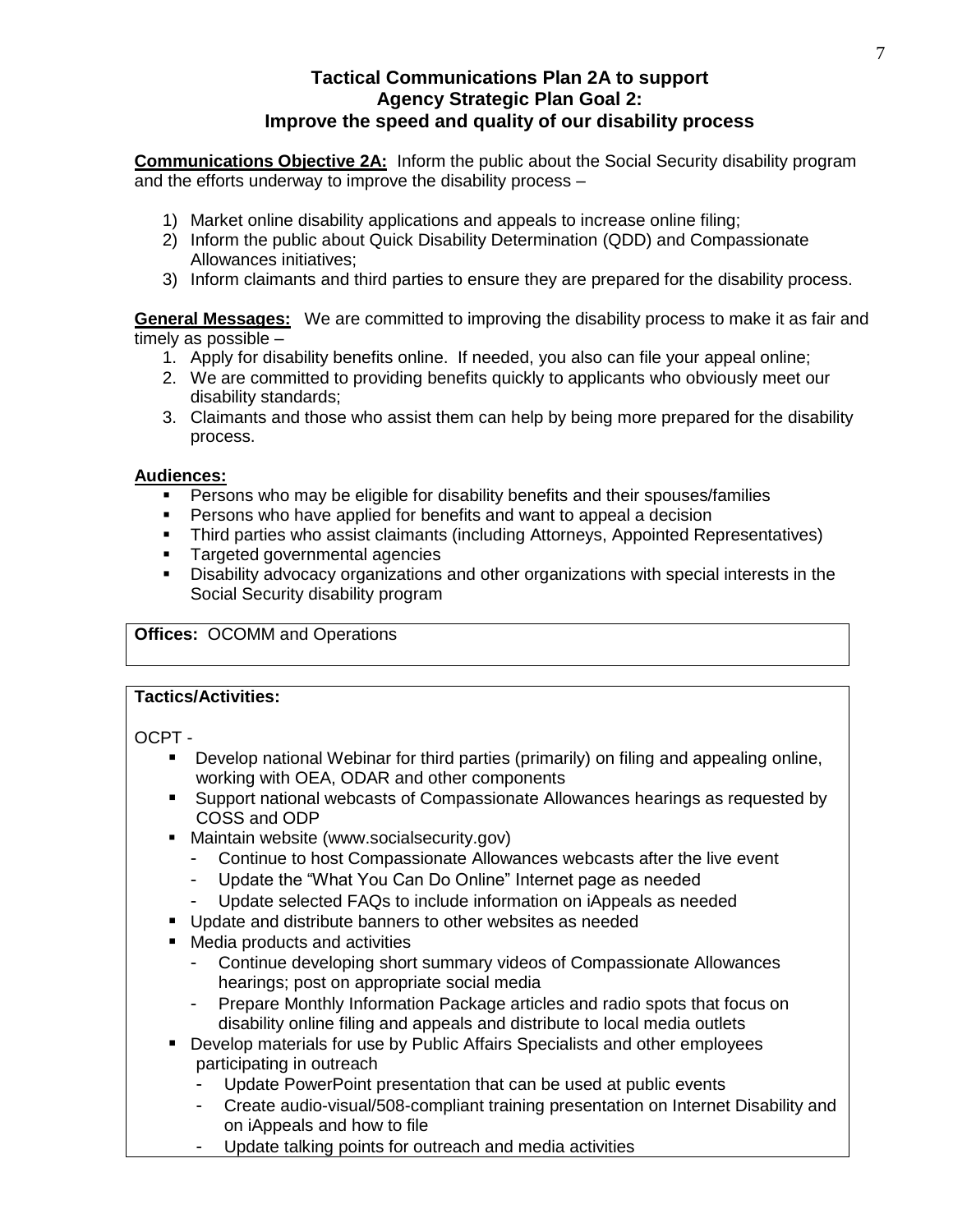- As needed, update publications describing basic concepts of iAppeals, and detailed instructions on how to file online
- Create updated informational materials for placement in national trade/organizational publications and training packages
- Produce online fact sheets/desk guides for rep payee organizations (nursing homes, group homes, hospices, etc)
- Public and Employee education
	- Add selected disability information to digital signage (SSTV) content
	- Update and distribute posters, banner-ups, etc., for field offices to remind public and employees to use online services

# OEA –

- Help prepare and then promote Webinar
- Promote messages and distribute materials to target audiences at seminars, conferences and meetings of national organizations and targeted Federal agencies
- **Provide feature articles for newsletters of large companies, national organizations,** and adult living/retirement communities
- **Dear Colleague letter to third parties**
- **Develop and strengthen partnerships with national disability and advocacy** organizations
	- Participate in national conferences and meetings
	- Conduct workshops
	- Moderate panels
	- **Exhibit**
- **Conduct mailing campaigns for specific events; i.e., National Disability Month,** Americans with Disability Act (ADA) Anniversary
- **Encourage organizations to link to the Social Security website**
- Convene roundtable discussions/workgroups
- Help prepare and then promote Compassionate Allowance hearings to appropriate audiences
- Encourage participation through tribal consultation with the American Indians/Alaska Native community
- Evaluate Webinar

# Press Office –

- Issue news release(s) as milestones are achieved
- **EXTERG** Arrange news media interviews when appropriate
- Develop fact sheet(s) as needed
- Respond to news media inquiries

OPI – Obtain and disseminate language via online Correspondence Guide Language to respond to inquiries

Office of Operations (RCDs) –

- **Promote participation in Webinar**
- Support and promote the formation of eCouncils or eService workgroups composed of frontline employees and managers to share best practices for promoting SSA's Online Services
- Develop state-specific press release to update quick disability decision (QDD) process in Areas throughout the Region
- **Conduct outreach events region-wide in conjunction with state DDSs**
- **Inform about materials as needed (includes stuffer/flier; audience-oriented pamphlets,** bookmarks and displays; Internet and Intranet sites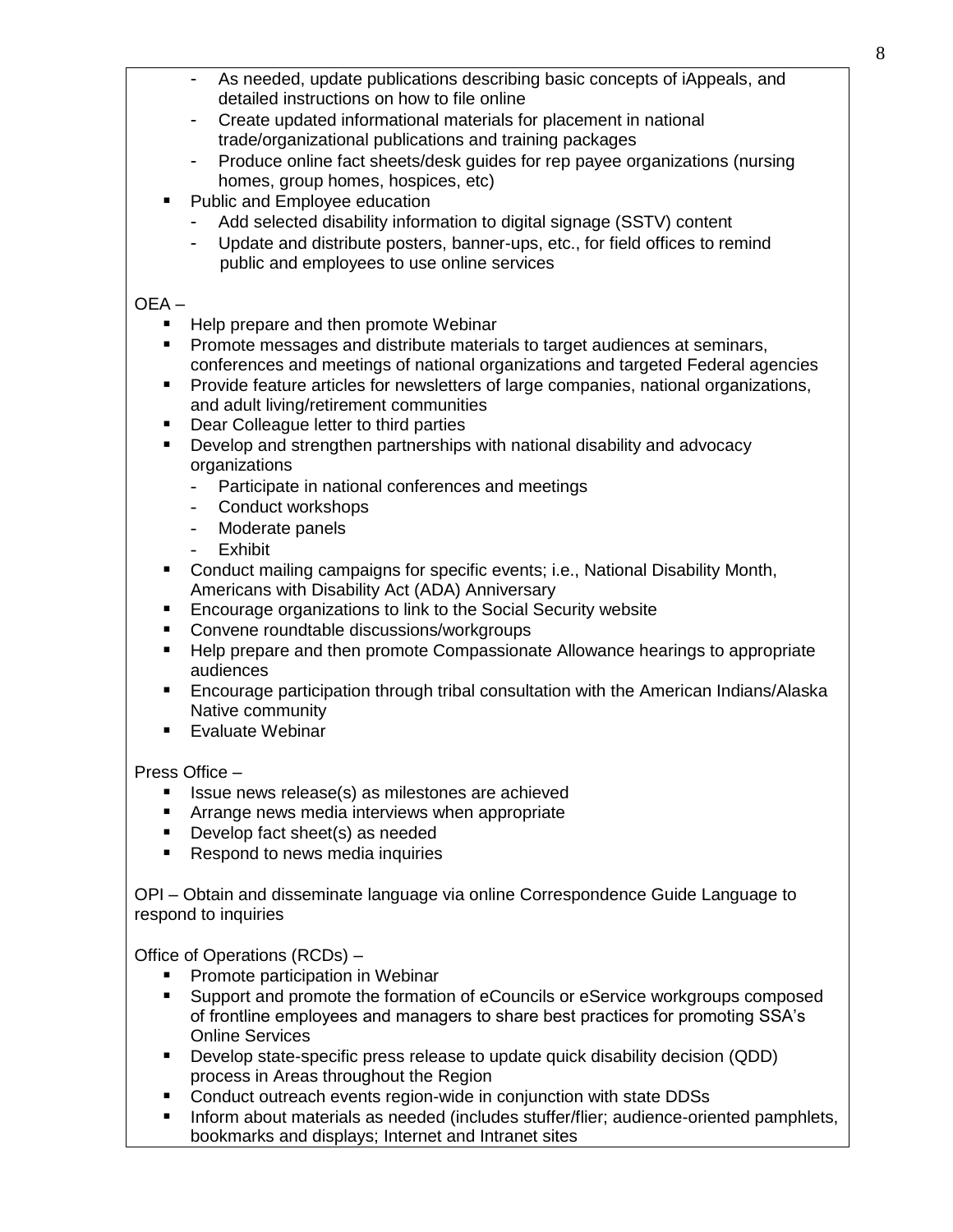- Place MIP articles about the online disability process
- Provide informational materials to regional organizations, adult living/retirement communities, and targeted government agencies
- Support field office relationships with library administrators that have establish centers dedicated to getting assistance with Online Services and inform the agency and local media about these centers that assist people in filing online
- Support field office relationships with disease specific organizations that benefit from online services and the QDD/CA listing (e.g. Alzheimer's nonprofits, Lou Gehrig's disease organizations, etc.)
- **Continue to develop and strengthen partnerships with local and regional disability and** advocacy organizations.
- **Encourage organizations to link to the Social Security website**
- When appropriate, distribute news releases, arrange media interviews and respond to news media inquiries

# **Tools:**

- Relevant Social Security website pages
- MIP articles
- **Publications (standard and alternate formats)**
- Talking points and PowerPoint presentations for Public Affairs Specialists
- **Audio-visual media**
- **EXECT** Links from other organizations to the Social Security website
- *Social Security Update* articles

- Agreed-to tactical plans/activities are executed on time and on budget
- **Feedback from public, stakeholders and advocacy groups**
- **Track website visits, application usage, and other metrics**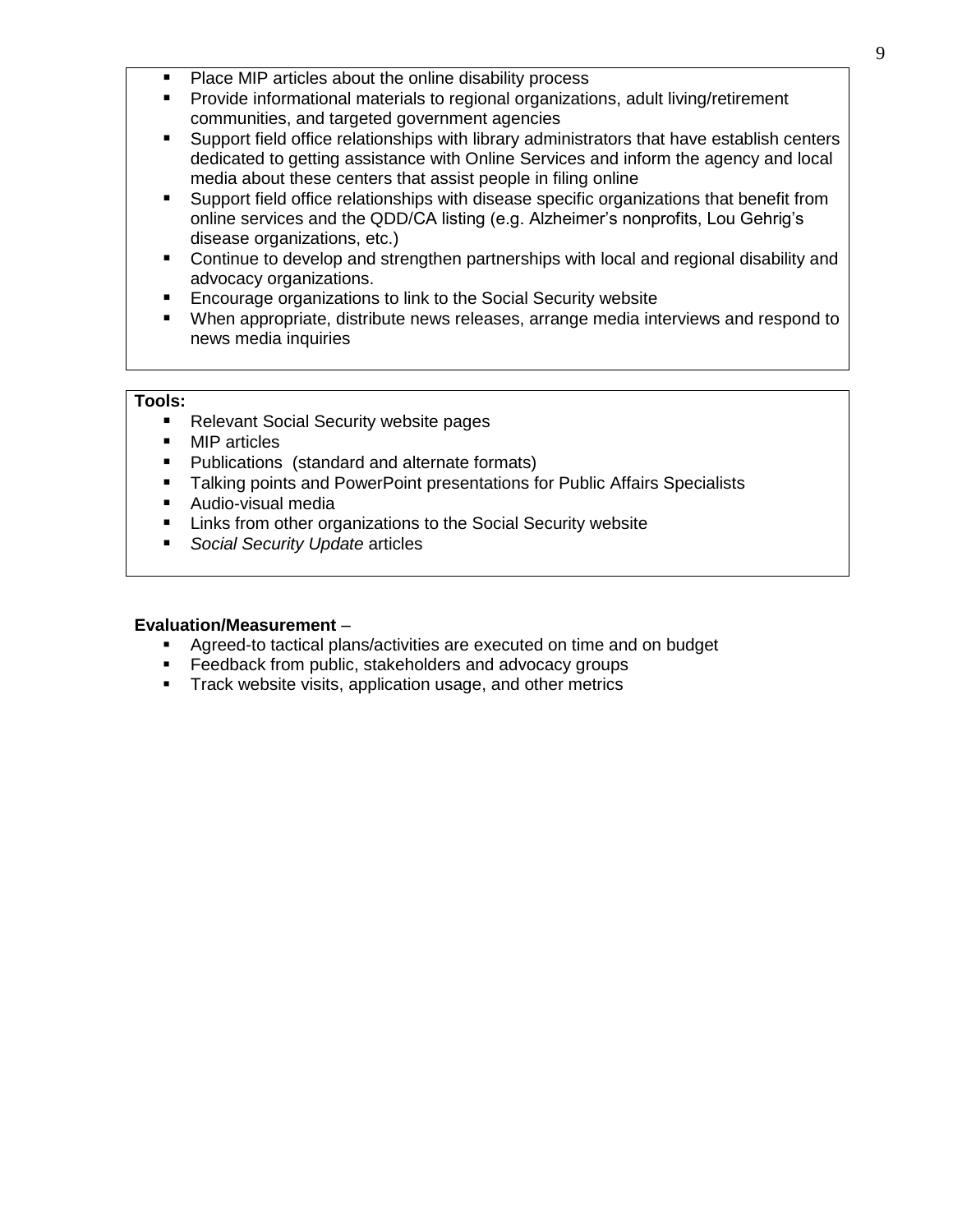# **Tactical Communications Plan 2B to support Agency Strategic Plan Goal 2: Improve the speed and quality of our disability process**

**Communications Objective 2B:** Support Health IT initiatives while continuing efforts to promote Electronic Records Express (ERE).

**General Messages:** 1. Health IT will improve the speed and consistency of Social Security's disability determinations. The faster we can make disability determinations, the faster we can start payments to individuals with disabilities.

> 2. Save time and money. Use Electronic Records Express to submit [*fill in*  medical/school/client] records to Social Security.

# **Audiences:**

Health IT Initiatives –

Primary:

**Health care providers and networks** 

Secondary:

- Health and technology news media (i.e. newspapers, Internet, journals, magazines, etc.)
- **Congressional offices and White House staff**
- **Internal audience (i.e. field offices, regional offices, hearing offices and State DDS** employees)
- **Disability advocacy groups**
- **Department of Health and Human Services, Office of the National Coordinator**
- **Health care vendors**
- **Medical professional organizations**
- **Health Information Exchanges (HIEs)**
- **Members of the public**

Electronic Records Express –

- **Health care providers and networks**
- **•** Potential disability applicants and their representatives
- **School Administrators and teachers**
- **Disability advocacy groups**
- **Attorneys and Appointed Representatives**

# **Offices:** OC, OCOMM, Operations, OLCA and Systems

# **Tactics/Activities:**

**HIT –**

Health IT Staff (Office of the Chief Information Officer) –

- Coordinate Social Security's overall outreach effort
- Represent Social Security in key outreach activities
- Communicate with other federal agencies and with state, local, tribal and privatesector entities

Press Office –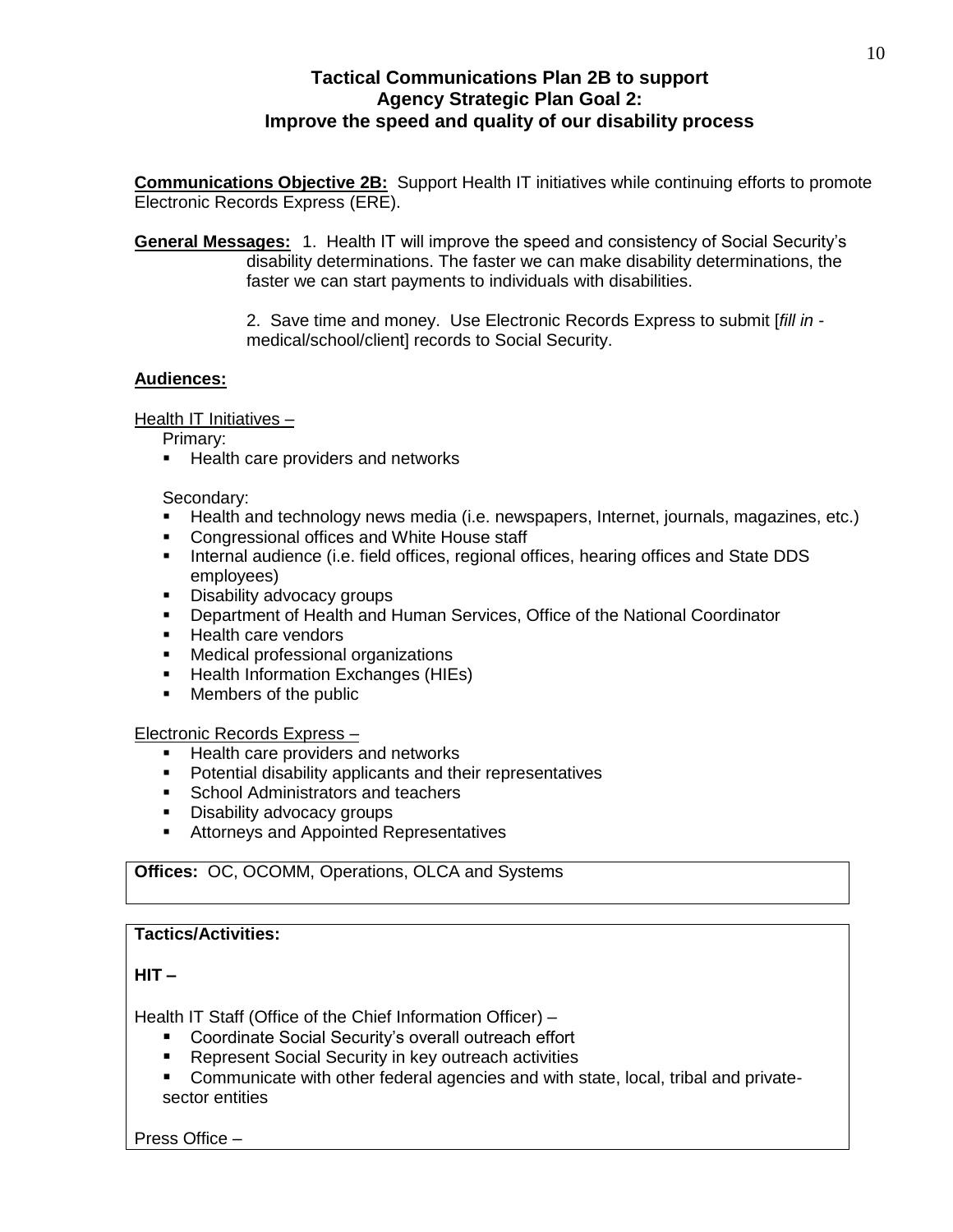- **Handle press inquiries regarding Health IT**
- Create press releases about Heath IT as pertinent (i.e. contracts become effective)
- Secure placement of Health IT articles in publications and website

Office of External Affairs (OEA) –

- Coordinate and conduct outreach activities at the national level that will facilitate regional and local outreach activities with health care providers and networks
- Prepare a tactical plan for evaluating the Health IT outreach campaign
- Provide Health IT information tools, products and educational updates to health care providers and networks
- Coordinate training programs for health care providers and networks
- Track headquarters outreach activities
- Review feedback from headquarters and regions on effective outreach efforts and share best practices

Office of Communications Planning and Technology (OCPT) –

- Provide graphic art support for informational materials and Health IT displays
- **Provide technical and visual graphic support for Health IT webinars and videos**
- Maintain Health IT Internet and Intranet websites

Office of Operations

**Provide Health IT training to Social Security front-line employees** 

# RCDs

- **Prepare regional tactical plans for outreach to health care organizations and networks**
- Coordinate regional outreach to health care organizations and networks
- Brief Congressional district staff on Health IT initiatives
- Track outreach events for health care organizations and networks within region
- Provide oversight, guidance and support to Public Affairs Specialists and Operations personnel who are conducting outreach to health care organizations and networks
- Provide ongoing feedback to Headquarters and other Regional Communication Directors on experiences with outreach messages, methods, products and audience responses
- Identify and coordinate regional venues for promoting ERE
- Inform about materials as needed (includes stuffer/flier; audience-oriented pamphlets, bookmarks and displays, Internet and Intranet sites)
- **Provide public affairs contacts for the Professional Relations Officers (PROs) to** promote the ERE process
- Continue to partner with PROs in identifying potential ERE outreach opportunities
- Assist with the development of the State ERE Project Plans by identifying proven marketing strategies that work locally
- Develop local press releases and news articles for the provider community on the ERE process
- Educate local state board officials and advocacy groups on the benefits of ERE
- **Provide Field Office expertise and training to Claims Representatives**
- Share regional and local booth space at professional events
- Distribute ERE publications with DDS contact information at public affairs events
- Educate people with disabilities and their parents about the electronic disability process and have them take the message back to their doctors
- Work with medical office directors and managers to promote ERE and enroll individual practices
- Work with regional educational organizations to disseminate information to their members to enroll in the ERE and submit student records electronically.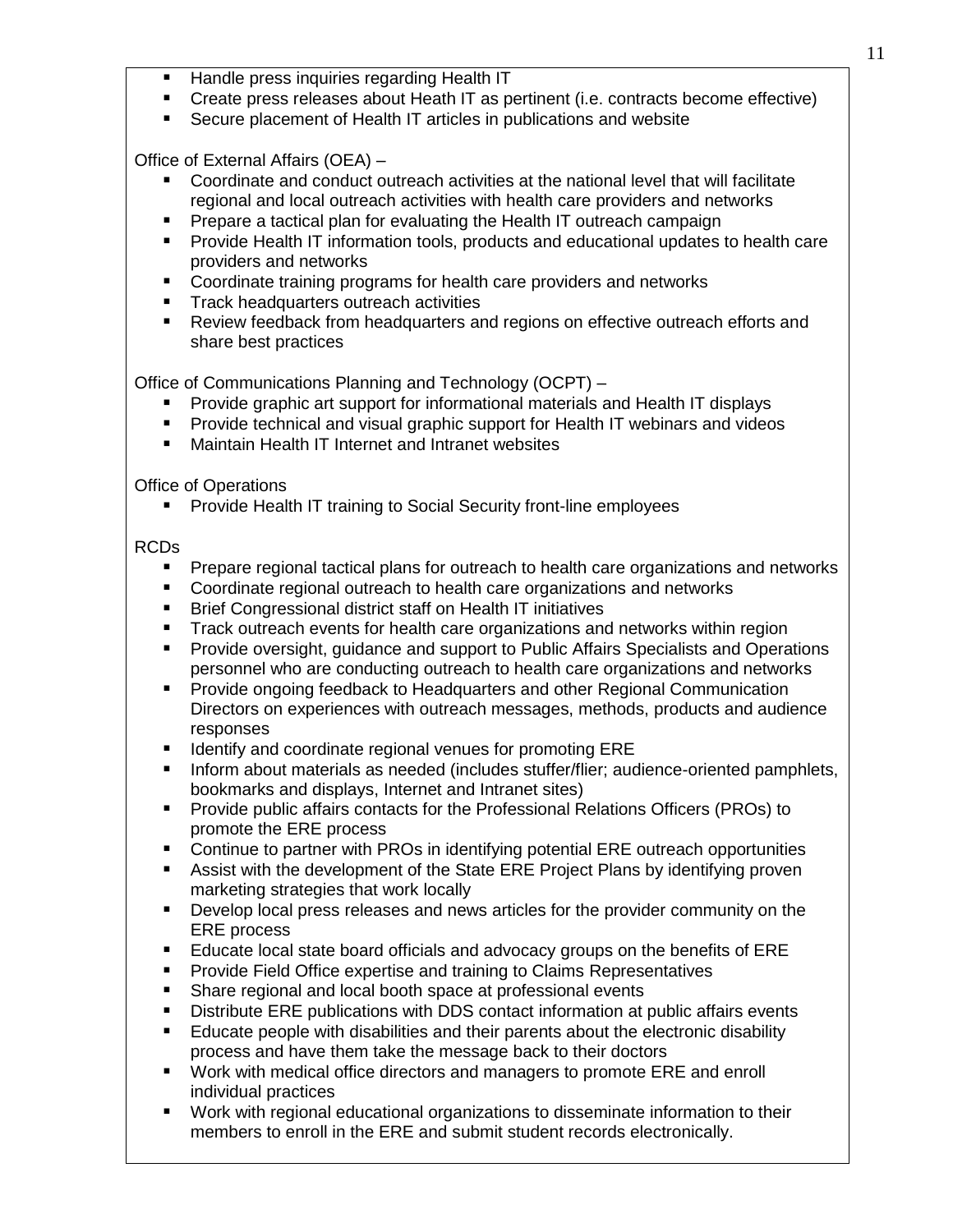Office of Legislation and Congressional Affairs

- Brief key Congressional staff on Health IT initiatives
- Develop and maintain web pages, related to Health IT, in the "Information for Congress" section of www.socialsecurity.gov

Office of Systems

- Maintain and expand external relationships in the Health IT industry
- **EXTERN Articulate best practices and lessons learned through connecting with**  health care providers and networks in order to improve messaging to prospective providers
- **Provide technical subject matter expertise for outreach events**

# **ERE –**

OCPT – Within budget constraints, provide communications support materials as requested by ODD for use by OEA, state DDSs and the Regions:

- **Publications**
- **Displays/exhibits**

OEA –

- Promote ERE services through partnerships with national health care provider organizations, state and local government entities (state Medicaid and public health clinics),national educational organizations, and disability oriented outlets, e.g., medical and hospital organizations, tribal governments, and Federal agencies such as VA
- Distribute marketing materials through national medical organizations
- Work with national organizations such as Healthcare Information and Management Systems Society (HIMSS) and American Health Information Management Association (AHIMA) to reach out to health information management executives to create buy-in regarding the cost benefits of submitting medical records electronically to Social Security for their patients
- Work with the Office of Systems and EMR software development companies to incorporate ERE in healthcare technology software development
- Work with national medical associations to create and sponsor CE training courses that highlight the Agency's improved disability process and ERE
- Work with medical office directors and managers to promote ERE and enroll individual practices
- Work with national educational organizations such as National Association of Elementary School Principals and National Association of Secondary School Principals to disseminate information to their members to enroll in the ERE and submit student records electronically (e.g., Teachers Questionnaire)
- **E** Educate people with disabilities about the electronic disability process and have them take the message back to their doctors about ERE

Press Office – Respond to news media inquiries

# **Tools:**

- MIP articles
- Publications (standard and alternate formats)
- *Social Security Update* articles
- **Posters**
- **HIT website**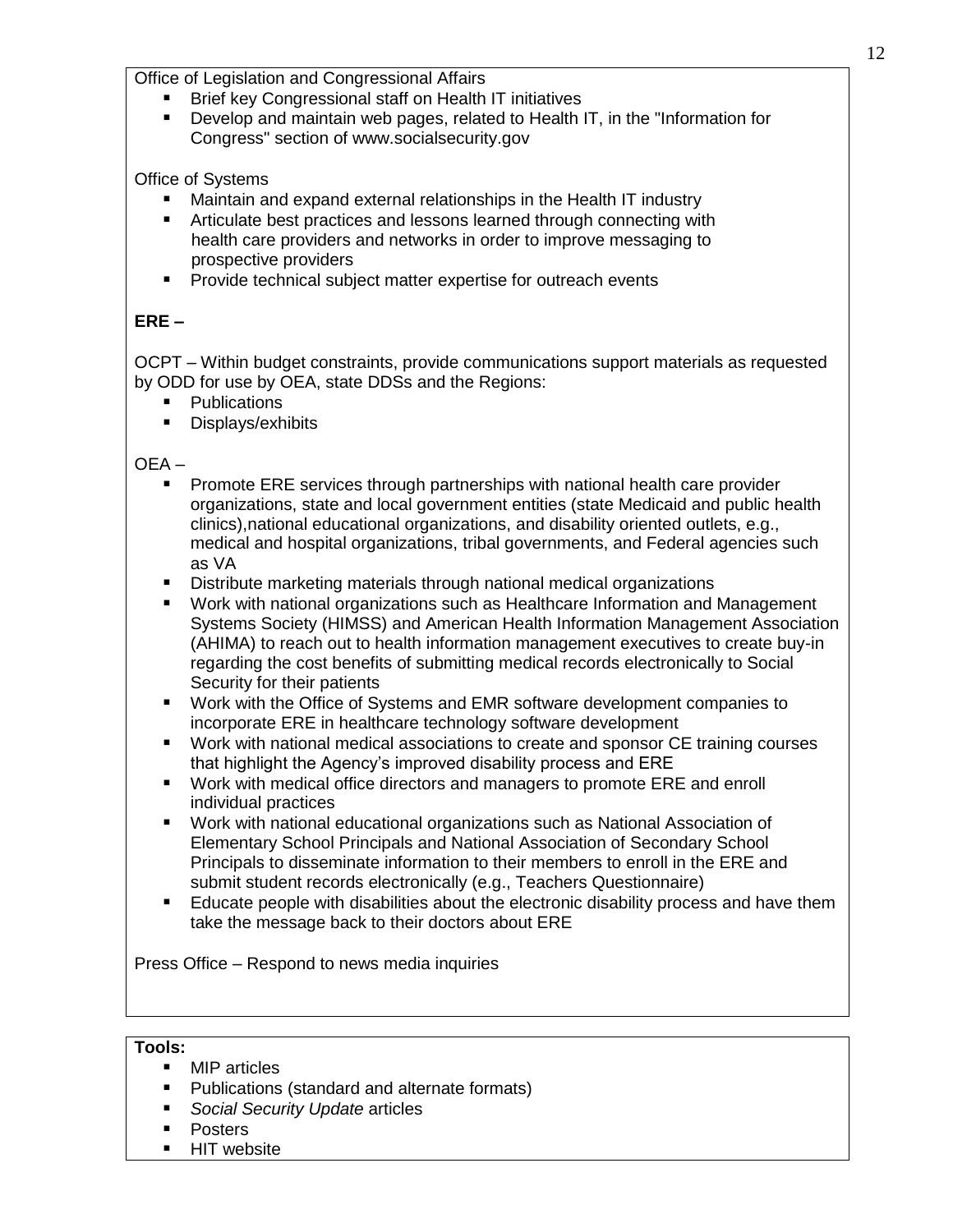- **ERE** website
- **ERE Secure website demo and PowerPoint**
- **HIMSS Privacy & Security Toolkit [\(www.HIMSS.org\)](http://www.himss.org/)**
- **Model letter for Congressional offices**
- **Dear Colleague letter**
- **Uideo or other audiovisual products to assist the Office of the Chief Information** Officer's Health IT Staff and Public Affairs Specialists
- Webinar
- **Commissioner broadcast(s)**
- *OASIS* article
- **Social Media (YouTube, Facebook, Twitter, podcasts)**

- Agreed-to tactical plans/activities are executed on time and on budget
- **Feedback from public, stakeholders and advocacy groups**
- **Track web site visits, application usage, and other metrics, such as Medical Evidence of** Record (MER) percentage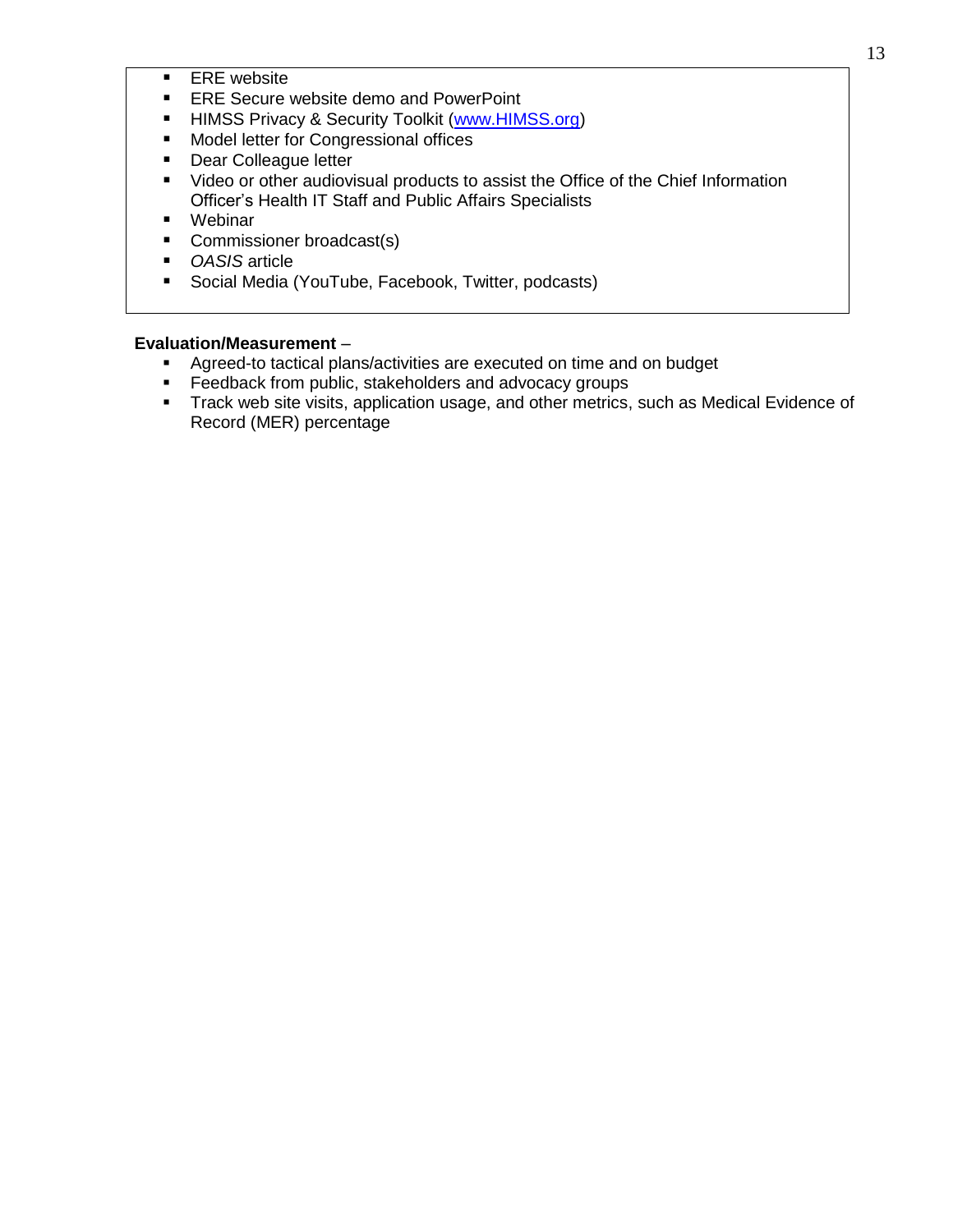# **Tactical Communications Plan 3A to support Agency Strategic Plan Goal 3: Improve our retiree and other core services**

**Communications Objective 3A:** Market Social Security's suite of online services **General Messages:** Boldly Go to socialsecurity.gov. George Takei and Patty Duke campaigns.

- *1. Go to socialsecurity.gov. It's So Easy!*
- *2. If you are not comfortable with the Internet, ask a loved one to help you.*

# **Audiences:**

- **Individuals aged 55 and older potentially eligible for retirement**
- Groups and organizations who work with individuals nearing retirement age:
	- Human Resource Managers' organizations
	- National organizations
	- Financial organizations
- **SSA employees**

**Offices:** OCOMM and Operations

#### **Tactics/Activities:**

OCPT – Develop and field the Patty Duke, George Takei campaigns:

- Television and radio PSAs
- Print Ads magazine ads
- Web page postings & promo
	- Home page promotion
	- New Portal
	- TV PSA Page
	- Online demo of iClaim
	- Podcast page
- Displays and banner-ups
- Marketing kit
- Social Media (YouTube, Facebook, Twitter, podcasts)
- Webinar
- Paid Internet Ads
- Paid Search Marketing/Sponsored ads
- Support RCD/Field requests for billboards, airport signage, and electronic billboards
- Support RCD efforts to promote the new homepage design and the Service Channeling Guide

# OEA –

- **Promote Social Security "Retire Online" through partnerships with human resource** managers, financial planners, national organizations, educational institutions and appropriate government agencies
- Distribute marketing materials such as the Online Retirement Planning CD at preretirement seminars, workshops, employee benefit fairs and national conferences, educational institutions and government agencies
- **Educate human resource personnel on Online Services so that they can help** employees who are close to retirement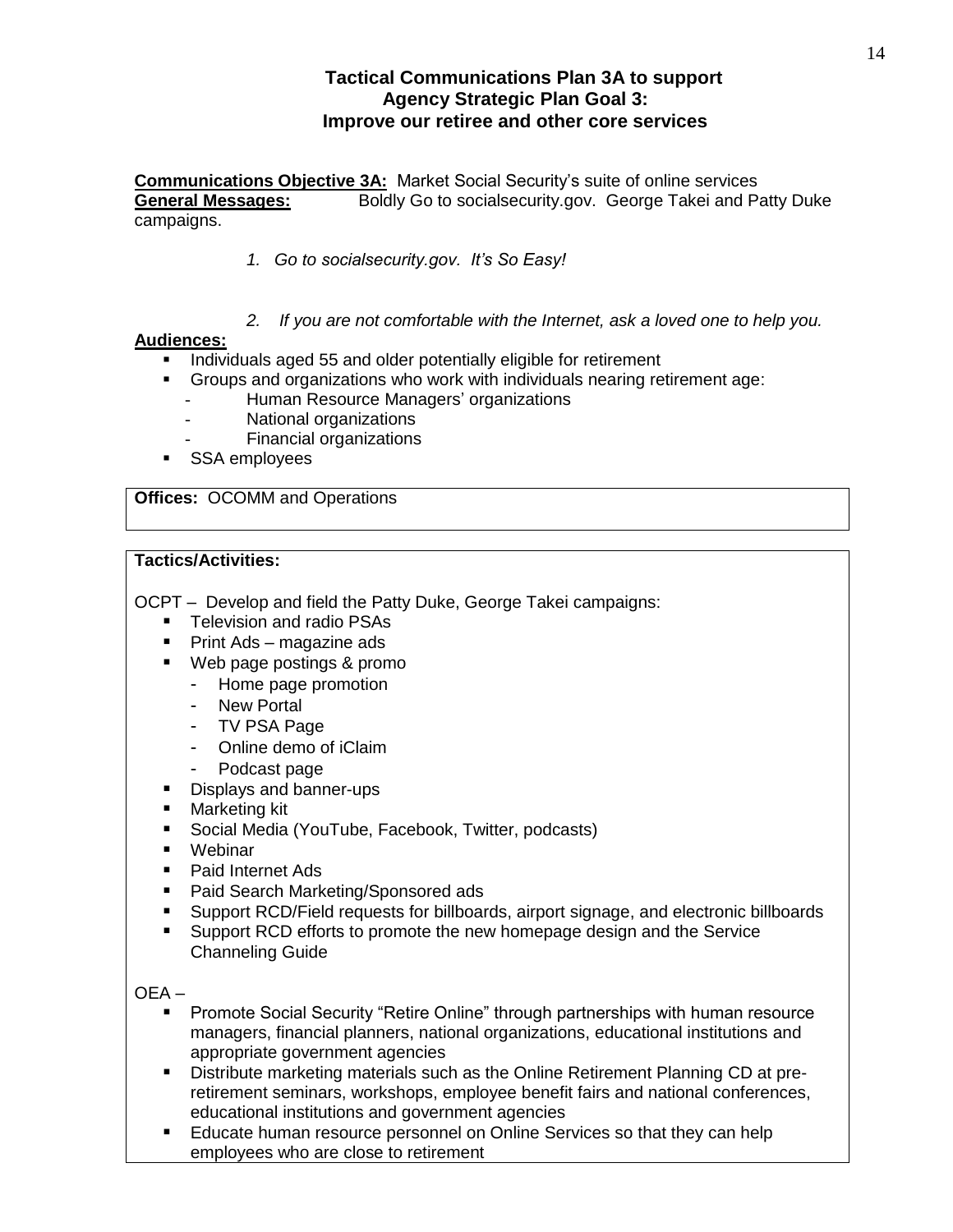- Provide feature articles for newsletters of large companies, national organizations, and adult living/retirement communities promoting Social Security's website, [www.socialsecurity.gov,](http://www.socialsecurity.gov/) and the Online Services initiative
- Promote the use of Online Services available on the Social Security website at preretirement seminars, workshops, employee benefit fairs and at the Social Security exhibit booth at significant national conferences such as the Society for Human Resource Management, National Council of La Raza and National Association for the Advancement of Colored People (NAACP)
- Strengthen partnerships with the American Library Association (ALA), and the Chief Officers of State Library Agencies (COSLA) to increase the number of libraries offering classes and distributing publications at their local libraries promoting Social Security's Online Services

# Press Office –

- Promote Social Security's Online Services and the 2010-2011 Patty Duke initiative through increasing the amount and quality of press coverage:
	- Set up news media interviews, as appropriate
		- o Campaign launch press conference
		- o Satellite Media Tour
		- o TV Media coverage
		- o Print media coverage newspaper articles
	- Issue news release(s) as appropriate
	- Respond to news media inquiries

OPI – Review and update online Correspondence Guide Language to respond to inquiries

Office of Operations (RCDs) –

- **Promote participation in national Webinars**
- Demonstrate SSA's Online Services at conventions and speeches
- Distribute materials to potential retirees through large companies' pre-retirement seminars, national organizations and adult living/retirement communities
- Work with organizations (that file on behalf of Social Security claimants) to encourage them to file online
- Create Social Security inserts with newspapers and feature MIP articles "authored" by local managers
	- Discuss using ad space from businesses that target the 55+ audience
- **Distribute OCOMM MIP articles to local media**
- Provide online services training to employers
- Promote Online Services at commercially sponsored conferences, seminars, and state fairs
- **Inform the public of SSA's online application process in field office waiting areas and** during interviews with claimants
- Create workgroups using frontline employees and supervisors to create and implement more effective strategies and talking points for Online Services promotion during interviews and at the Service Representative windows
- Incorporate information about Online Services into workshops for employers, financial planners and other local groups and organizations
- Conduct briefings for regional Federal, State, and local government legislators and staff about SSA's Online Services
- Participate in fairs, meetings, and events sponsored by regional Federal, State, and local government entities
- **Promote the new homepage design and Service Channeling Guide**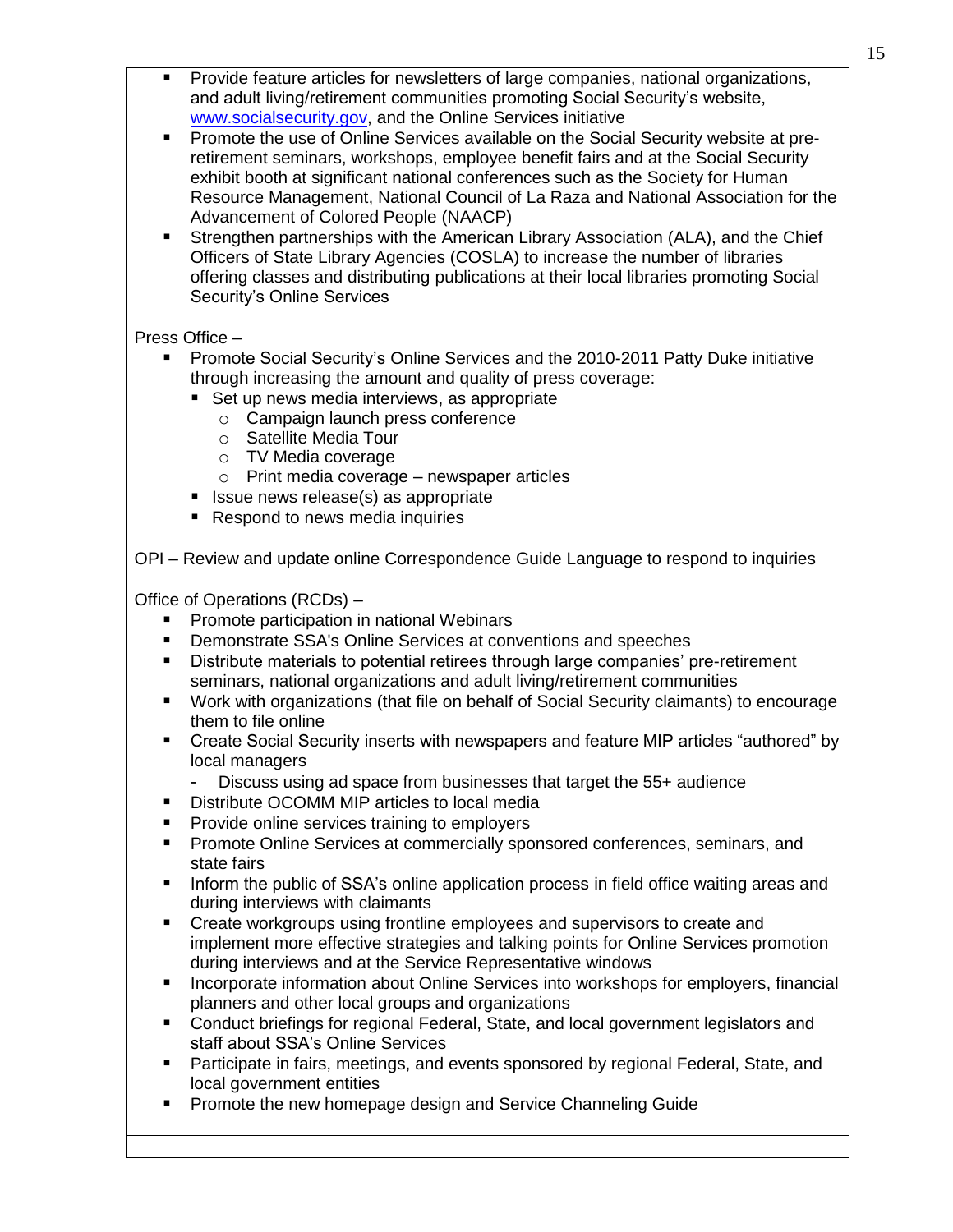# **Tools:**

- MIP articles
- *eNews*
- **Presentation folders**
- Online Services posters, banners, etc. (George Takei & Patty Duke campaigns)
- *Social Security Statement* and inserts
- COLA notice and check stuffer
- **Publications (standard and alternate formats)**
- **Universal PowerPoint**
- SS Online talking points (Intranet)
- Retire Online media briefing points (Intranet)
- 800 number hold messages
- **Online Services message PSAs (George Takei & Patty Duke)**
- **Social Security Retire Online exhibit displays and banner-ups**
- **Diance Services message products (mouse pads, etc.)**
- *Social Security Update* articles
- **Social Media (YouTube, Facebook, Twitter, podcasts)**
- **Service Channeling Guide**

- Agreed-to tactical plans/activities are executed on time and on budget
- Track retirement application usage, website visits and other metrics associated with the Online Services promotional campaign
- Remain in regular contact with OQP and ORES regarding studies to stay ahead of trends and usage patterns.
- **Track PSA plays**
- **Utilize search marketing analysis**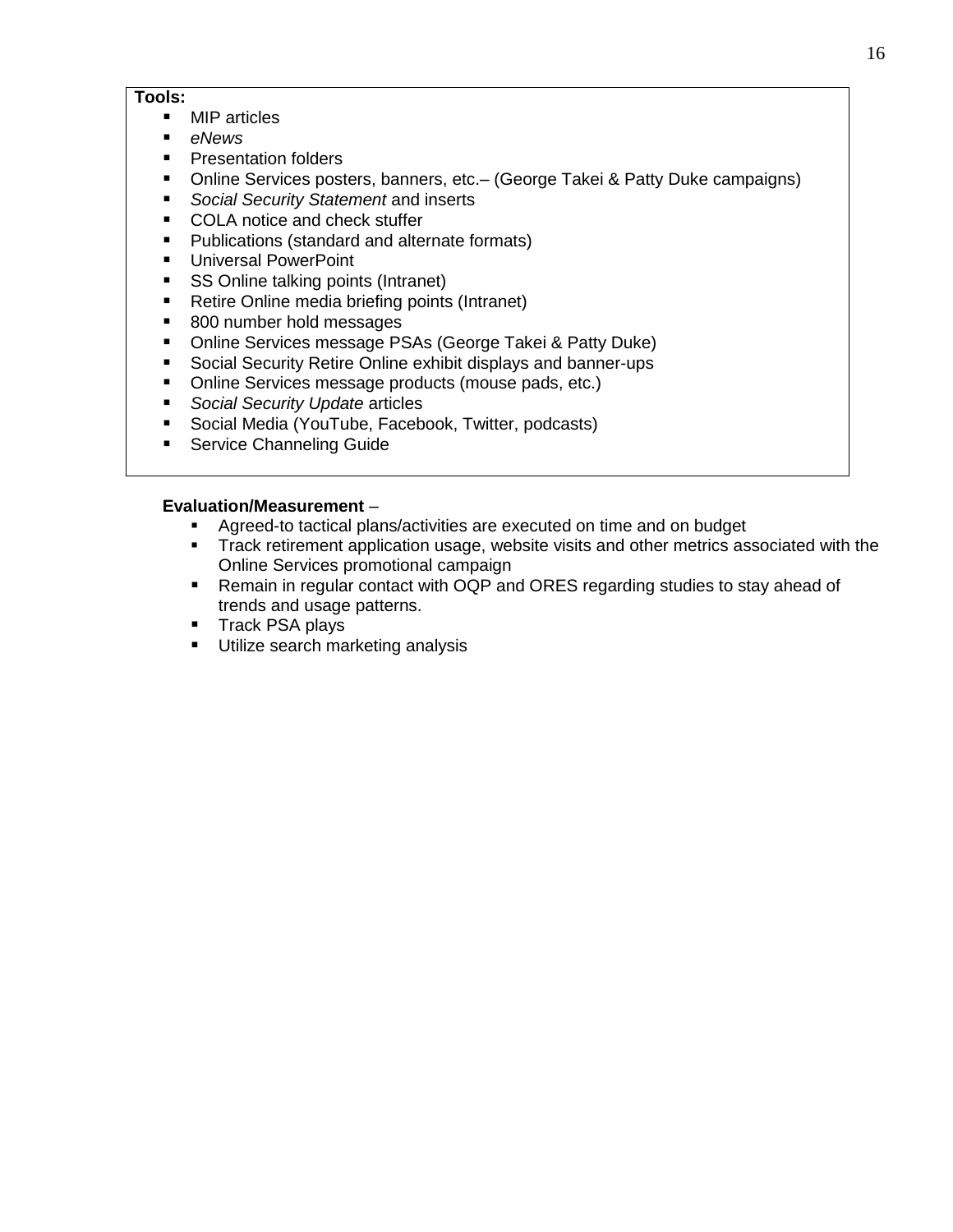# **Tactical Communications Plan 3B to support Agency Strategic Plan Goal 3: Improve our retiree and other core services**

**Communications Objective 3B:** Market Social Security's website, Online Services, and Automated 800-number services to inform the public of available information and electronic services.

#### **General Messages:**

1.

- 3. Save a trip! Visit [www.socialsecurity.gov](http://www.socialsecurity.gov/) to find information and services you can use
- 4. Save a trip! Call Social Security at 1-800-772-1213 and use our automated services – anytime, day or night!
- 3. *(Promotion of new homepage design and Service Channeling Guide -TBD)*

#### **Audiences:**

- **General public/potential beneficiaries**
- **Human Resource managers/employees of corporations and other organizations**
- **Employers and small business owners**
- **National organizations and Federal agencies**
- Social Security beneficiaries (for post-entitlement services)
- **Financial planners**
- National educational associations
- Other national organizations such as NAACP and National Council of La Raza
- Public libraries

**Offices:** OCOMM and Operations

# **Tactics/Activities:**

OCPT – Review and develop or update message products and other communications tools as needed:

- $\blacksquare$  PSA
- Publications
- MIP articles
- *eNews*
- *Social Security Update* articles
- Website
- **Baby Names Satellite Media Tour**
- **Posters**
- Products, as needed
- *Social Security Statement* and inserts
- COLA notice and check stuffer
- **Universal PowerPoint**
- **Displays/exhibits**
- Support RCD efforts to promote the new homepage design and the Service Channeling Guide

OEA –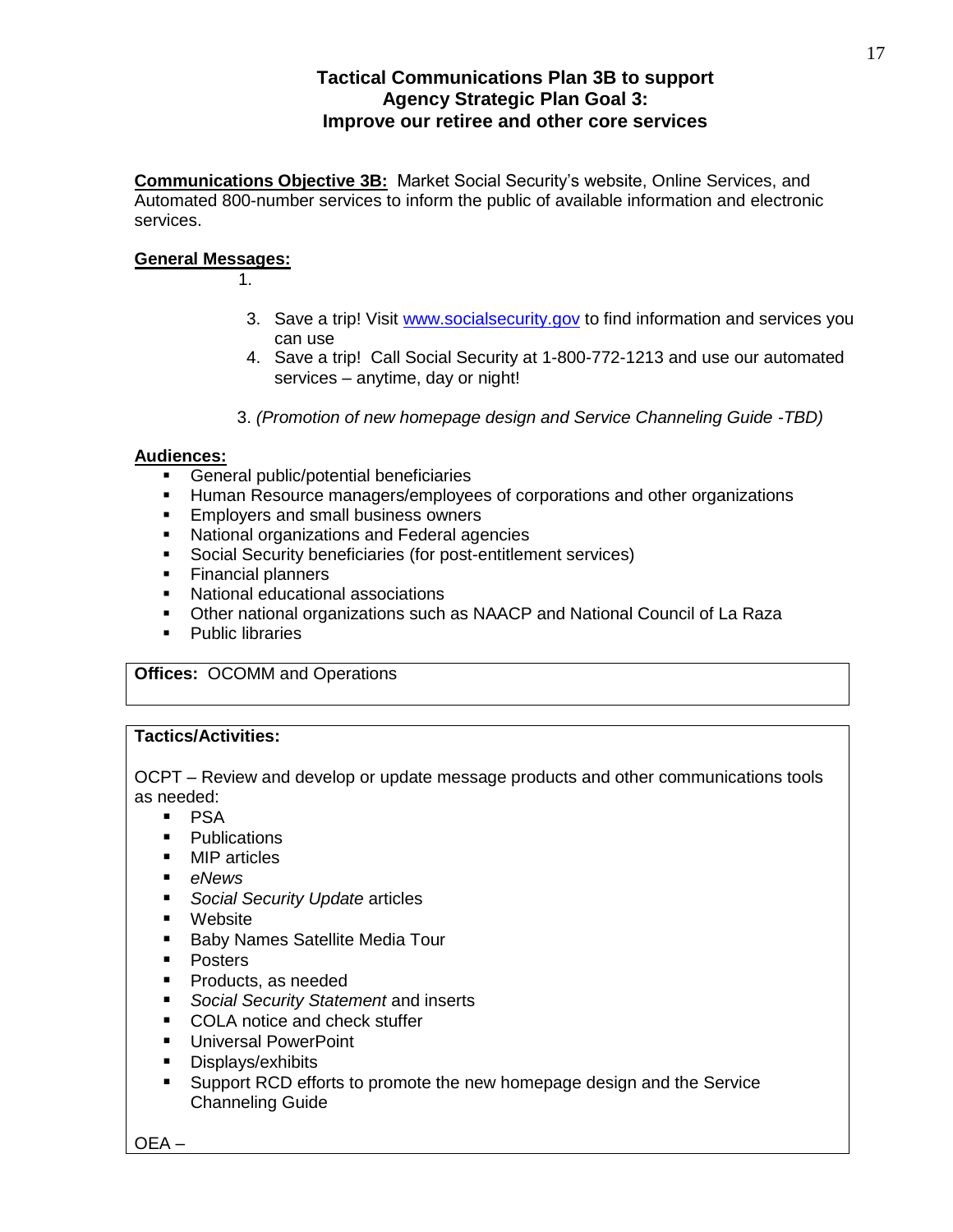- Increase awareness of and educate the public about Social Security's online and automated 800-number services through partnerships with human resource managers, national aging organizations, Federal agencies, and other outlets such as travel agencies, adult living or retirement communities, community colleges and libraries nationwide to increase the use and awareness of online services and the 800-number services
- Distribute marketing materials such as the Online Retirement Planning CD at preretirement seminars, workshops, employee benefit fairs and national conferences, educational institutions and Federal agencies such as Treasury and Labor
- Educate human resource personnel on online services and 800-number services so that they can help employees
- Provide feature articles for newsletters of large companies, national organizations, and adult living/retirement communities promoting Social Security's website, [www.socialsecurity.gov](http://www.socialsecurity.gov/) and/or the 800-number services
- **Promote the use of the online services available on the Social Security website at** www.socialsecurity.gov at pre-retirement seminars, workshops, employee benefit fairs and at the Social Security exhibit booth at significant national conferences such as the National Education Association, National Council of La Raza and NAACP; promote the 800-number service as an alternative
- Encourage national organizations to link to [www.socialsecurity.gov](http://www.socialsecurity.gov/)
- Strengthen partnerships with the American Library Association (ALA) and the Chief Officers of State Library Agencies (COSLA) to increase the number of libraries offering classes and distributing publications at their local libraries promoting Social Security's Online Services
- Strengthen relationships with Chambers of Commerce and other Small Business Owner organizations to promote Business Services Online

# Press Office –

- Continue to promote Social Security's website and 800-number services through increasing the amount and quality of press coverage:
	- Set up news media interviews as appropriate
	- **I** Issue news release(s) as appropriate
	- Respond to news media inquiries
- Coordinate with Regional Public Affairs staff to produce a PSA Press Event for the George Takei and Patty Duke Online Services PSA.
- Direct a Baby names Satellite Media Tour using Regional Staff to support outreach to local media outlets.

OPI – Review and update online Correspondence Guide Language to respond to inquiries

Office of Operations (RCDs) –

- Demonstrate SSA's online applications at conventions and speeches; promote 80 number services as an alternative
- Work with organizations (that file on behalf of Social Security claimants) to encourage them to file online
- **Distribute MIP articles to local media**
- **Provide online services training to employers**
- **Promote online filing at conferences, seminars, and state fairs**
- Promote the Multi-Language Gateway to local ethnic community organizations
- Utilize OEA as a resource to strengthen and enhance local and regional partnerships with library administrators
- Contact library administrators (city, county, and state) and establish centers to assist people in filing online, or encourage libraries to devote space for a "Senior Section" if space allows.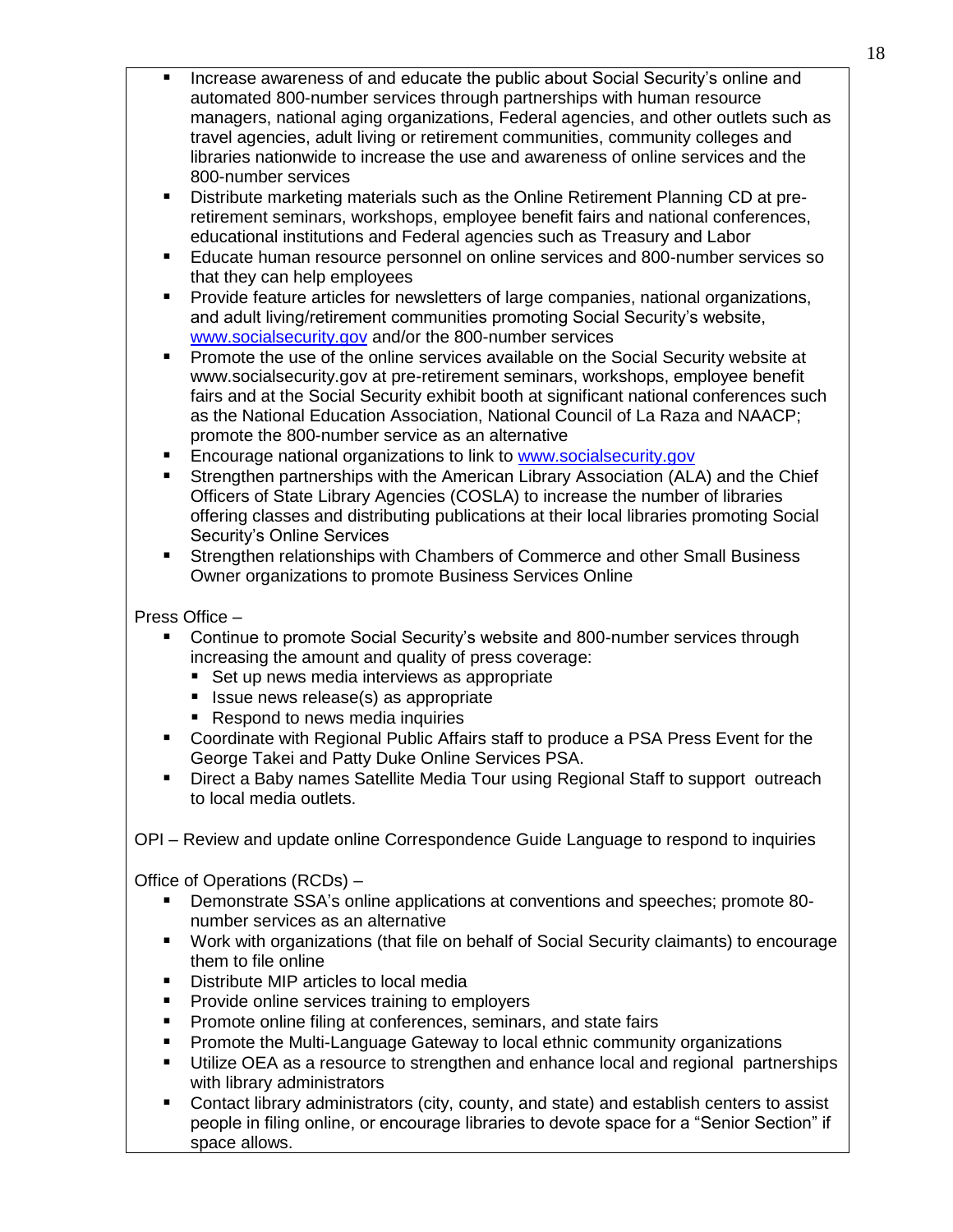- Develop relationships with disease specific organization listings that would benefit from online services (e.g. Alzheimer's nonprofits, Lou Gehrig's disease organizations, etc.)
- Inform the public of SSA's online application process and 800-number services during interviews with claimants
- **Provide assistance to the Region's Employer Services Liaison Officer(s) in their** efforts to market online wage reporting to the small business community.
- Distribute online wage reporting and Basic Pilot CDs at seminars, and conventions
- Incorporate information into online services workshops for employers
- Conduct briefings for Federal, State, and local government legislators and staff about SSA's online services
- Participate in fairs, meetings, and events sponsored by Federal, State, and local government entities
- Provide training to Federal, State, and local government agency staff on SSA's online services and 800-number offerings
- **Provide support for PSA Press Event and utilize contacts with local, regional, and** national media if an event is taking place within a specific Region's jurisdiction
- Provide support to the Press Office to facilitate the Baby Names Satellite Media Tour
- Promote the new homepage design and Service Channeling Guide

# **Tools:**

- **MIP** articles
- *eNews*
- **Presentation folders**
- "Save a Trip" posters, banners, etc.
- *Social Security Statement* and inserts
- COLA notice and check stuffer
- **Universal PowerPoint**
- SS Online talking points (Intranet)
- **BEST PowerPoint (Intranet)**
- Online services media briefing points (Intranet)
- 800 number hold messages
- **PSAs**
- **Press Events**
- Satellite Media Tours
- **Publications (standard and alternate formats)**
- *Social Security Update* articles
- Social Security Online exhibit displays, table-tops and banner stands ("Save a Trip" graphics include the 800 number)
- Social Media (YouTube, Facebook, Twitter, podcasts)

- Agreed-to tactical plans/activities are executed on time and on budget
- **Track website visits**
- Track online service usage
- **Track 800-number automated services usage**
- **Track PSA plays**
- **Utilize search marketing analysis**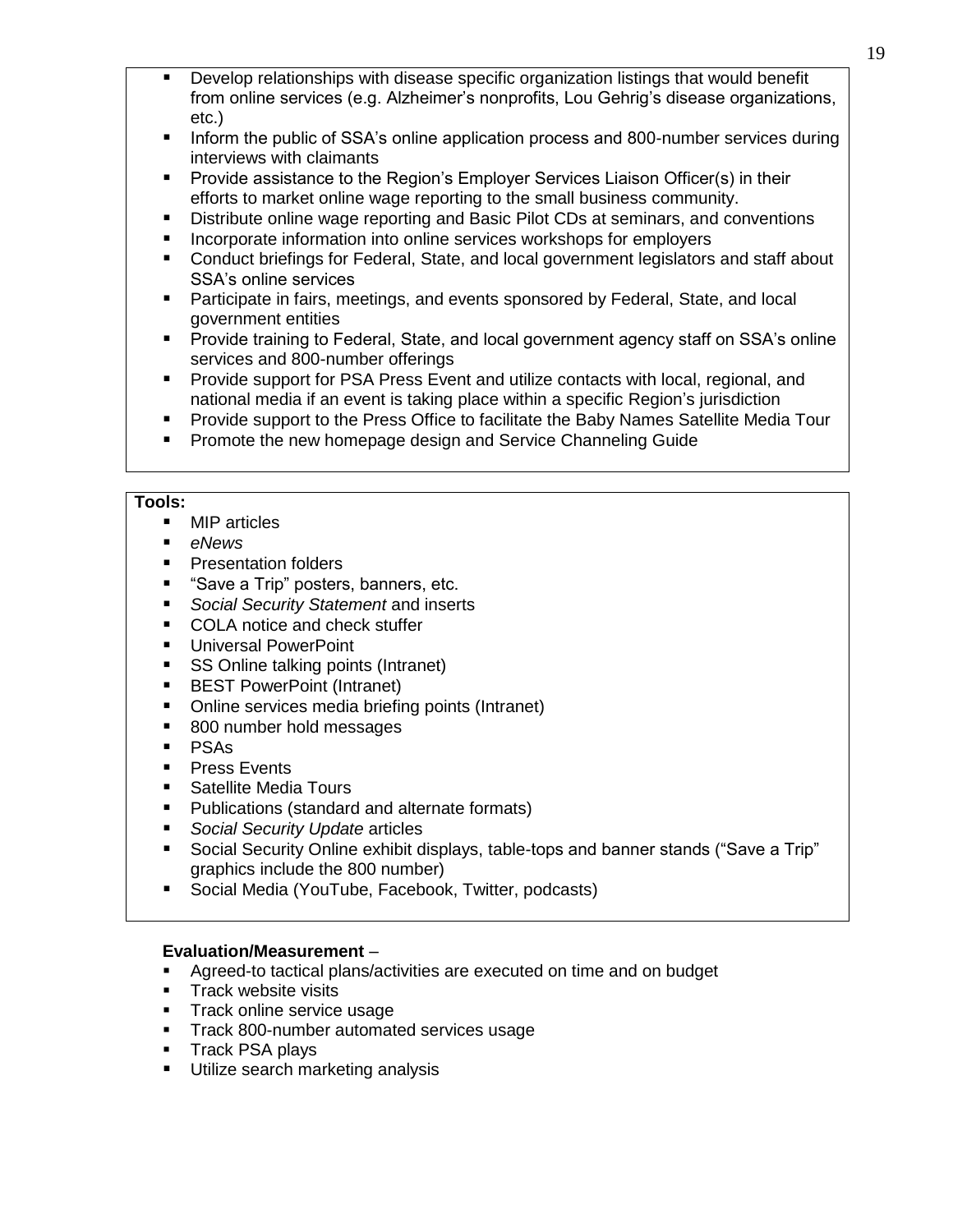# **Tactical Communications Plan 3C to support Agency Strategic Plan Goal 3: Improve our retiree and other core services**

**Communications Objective 3C:** Support Medicare Extra Help Outreach by informing the public of the program and the changes as a result of Medicare Improvements for Patients and Providers Act (MIPPA) and the Affordable Care Act.

**General Messages:** 1. It's easier than ever to save on prescription costs – Apply Now!

**3**. (Mother's Day & Father's Day messaging & promotion – TBD)

# **Audiences:**

- $\overline{\phantom{a}}$  Primary:
	- Medicare beneficiaries potentially eligible for Extra Help
- Secondary:
	- National organizations in aging, disability, medical, pharmacy, nursing, assisted living, and social work in health care
	- Major pharmacy and retail chains
	- Faith & community based organizations
	- Federal, state & local agencies
	- Care givers and elderly parent advocates
	- Friends and relatives of those on Medicare
	- Medical and hospital organizations
	- Congressional office staff
	- News media

**Offices:** OCOMM, Operations and OLCA

# **Tactics/Activities:**

Office of Communications (OCOMM) – Provide information to the public about changes to the Extra Help program

Office of Public Inquiries (OPI) –

- **Develop language for inquiries about the legislative changes**
- Establish subject identifier for inquiries about the legislative changes
- **IDENTIFY 19 IDENTIFY And process any inquiries about the legislative changes Report any trends in** inquiries about the legislative changes

Office of External Affairs (OEA) –

- **Prepare a headquarters outreach tactical plan and coordinate outreach activities at** the national level that will facilitate regional and local outreach activities with states and other third parties
- **Prepare a tactical plan for evaluating the Extra Help outreach campaign**
- Provide public information tools educational updates to national organizations and their affiliates
- **Coordinate training programs for advocate groups on the legislative changes and** promote online filing
- **Track headquarters outreach activities using tracking tool that is provided**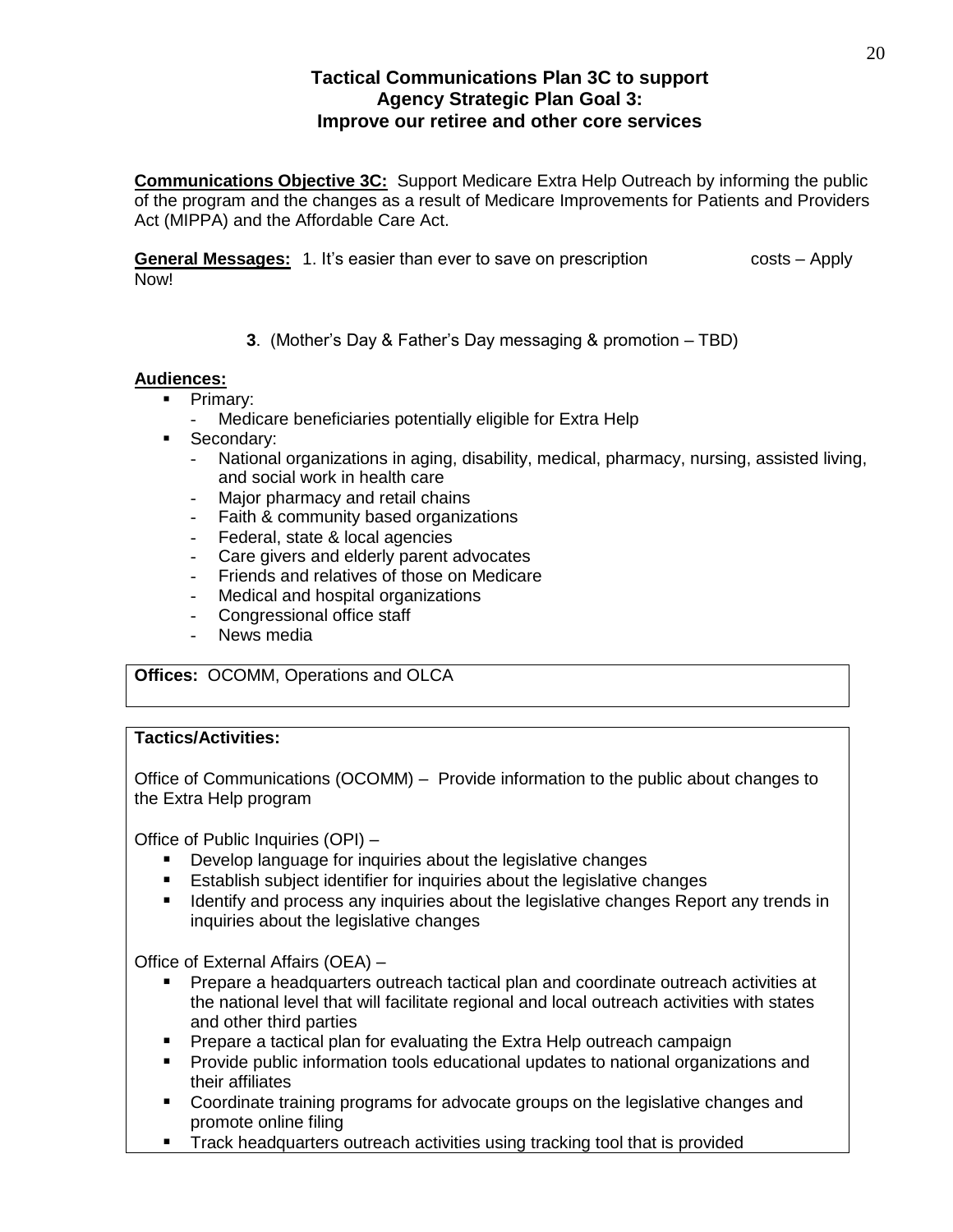- 21
- Review feedback from headquarters and regions on effective outreach efforts and share best practices
- Convene roundtable discussions/advocate meetings with key national organizations

Office of Communications Planning and Technology (OCPT) –

- Update scannable subsidy application (Form SSA-1020) in English and Spanish and create an instructional version of the application in English, Spanish and 14 additional languages
- Update redetermination and subsidy changing event forms (1026-REDE & 1026- SCE) in English and Spanish
- **Develop public information materials about the changes to Extra Help and the MSP**
- Develop training materials for state Medicaid agencies, community-based organizations and other third parties
- Post model MSP application in 10 languages to www.socialsecurity.gov
- **Create products to support Mother's Day and Father's Day activities**

Office of Operations –

- Provide training to Social Security front-line employees about the legislative changes and the revised Extra Help application
- Take applications onsite in targeted areas
- Receive and process applications

Regional Communications Directors (RCDs) –

- Prepare regional tactical plans for outreach
- **Coordinate regional outreach activities**
- **Brief Congressional district staff on the legislative changes and the revised Extra Help** application
- Track outreach events within region using the tracking tool provided.
- Provide oversight, guidance and support to Public Affairs Specialists and Operations personnel who are conducting training and outreach events
- **Provide ongoing feedback to Headquarters and other RCDs on experiences with** outreach messages, methods, products and audience responses
- **Provide training to the states on the changes to the Extra Help application and** promote online filing
- **Provide training to community-based organizations on the changes to the Extra Help** application and promote online filing
- Work with CMS, states and local partners on Part D initiatives to coordinate efforts and avoid duplication
- **Conduct outreach events regionally**
- **Coordinate outreach activities in accordance with the Mother's Day and Father's Day** campaign message

Office of Legislation and Congressional Affairs –

- Brief key Congressional staff on changes to the Medicare Part D Extra Help application and outreach activities
- Develop and maintain web pages, related to the legislative changes and outreach activities, in the "Information for Congress" section of www.socialsecurity.gov

# **Tools:**

- Online subsidy application (i1020)
- Scannable paper application (Form SSA-1020) in English and Spanish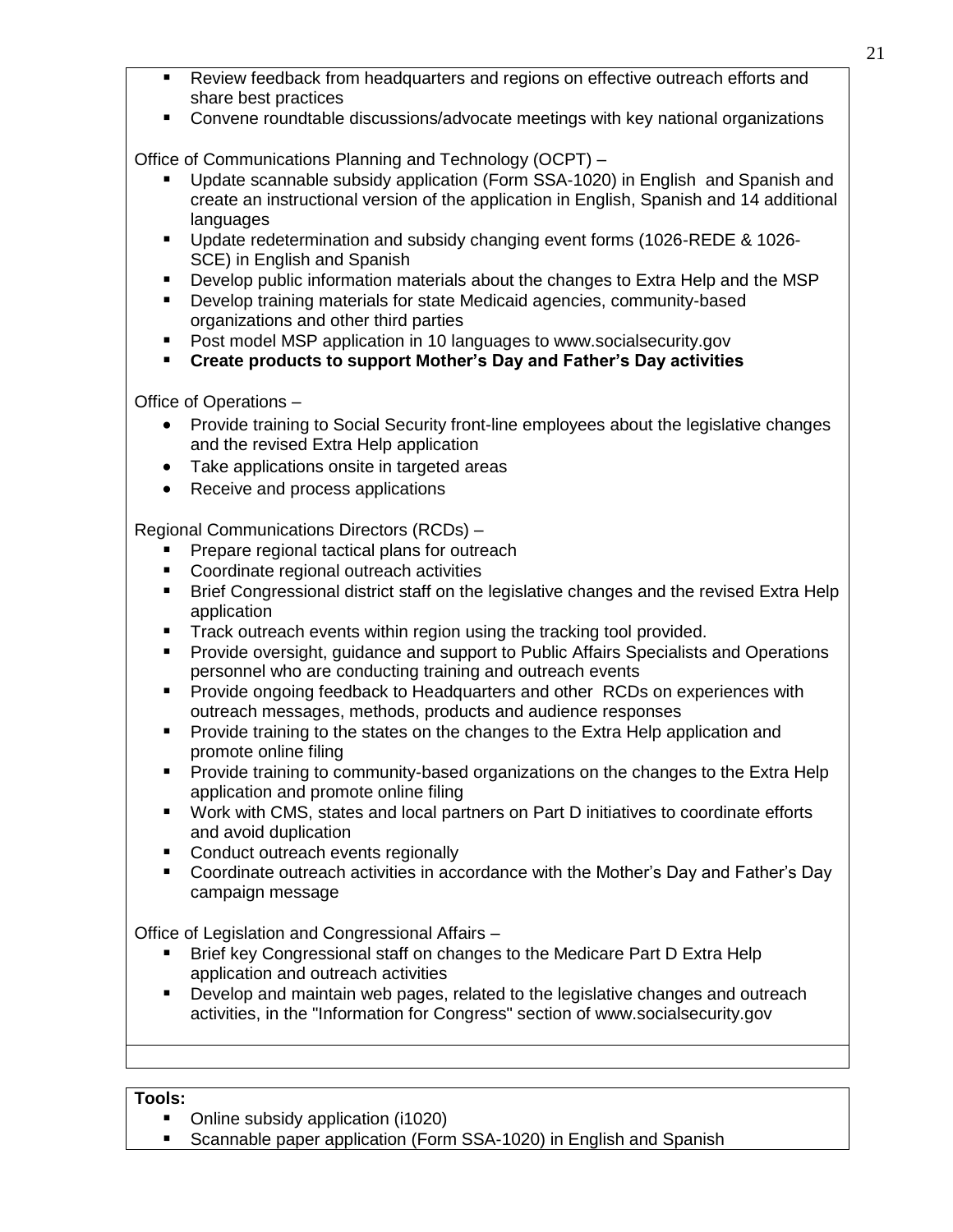- Instructional version of the Extra Help application in English, Spanish and 14 additional languages
- Redetermination and subsidy changing event forms (1026-REDE & 1026-SCE) in English and Spanish
- New Extra Help publication in English and Spanish to explain the legislative changes
- 16 Extra Help publications in English or Spanish
- Redetermination publication in English and Spanish
- Four Extra Help publications in 14 languages other than English and Spanish
- Medicare Extra Help websites on the Internet—Prescription Help, Organizations and Español
- Medicare Extra Help website on the Intranet
- Frequently Asked Questions on the legislative changes
- Talking points
- Posters in English, Spanish, Chinese and Vietnamese Public information displays tabletop display, banner stand and other graphic display products in English, Spanish and 14 additional languages
- Model letter for Congressional offices
- Dear Colleague letters to advocates
- Video or other audiovisual products regarding the new legislative changes to assist Public Affairs Specialists, advocates and other third parties (e.g., PowerPoint presentation in English, Spanish, Chinese and Vietnamese)
- Training materials for states, non-profits and other third parties
- Columns and radio scripts for Media Information Page
- 800-number hold messages
- Notice to denied applicants about legislative changes
- *Social Security Update* articles

- Agreed-to tactical plans/activities are executed on time and on budget
- **Track numbers of applications**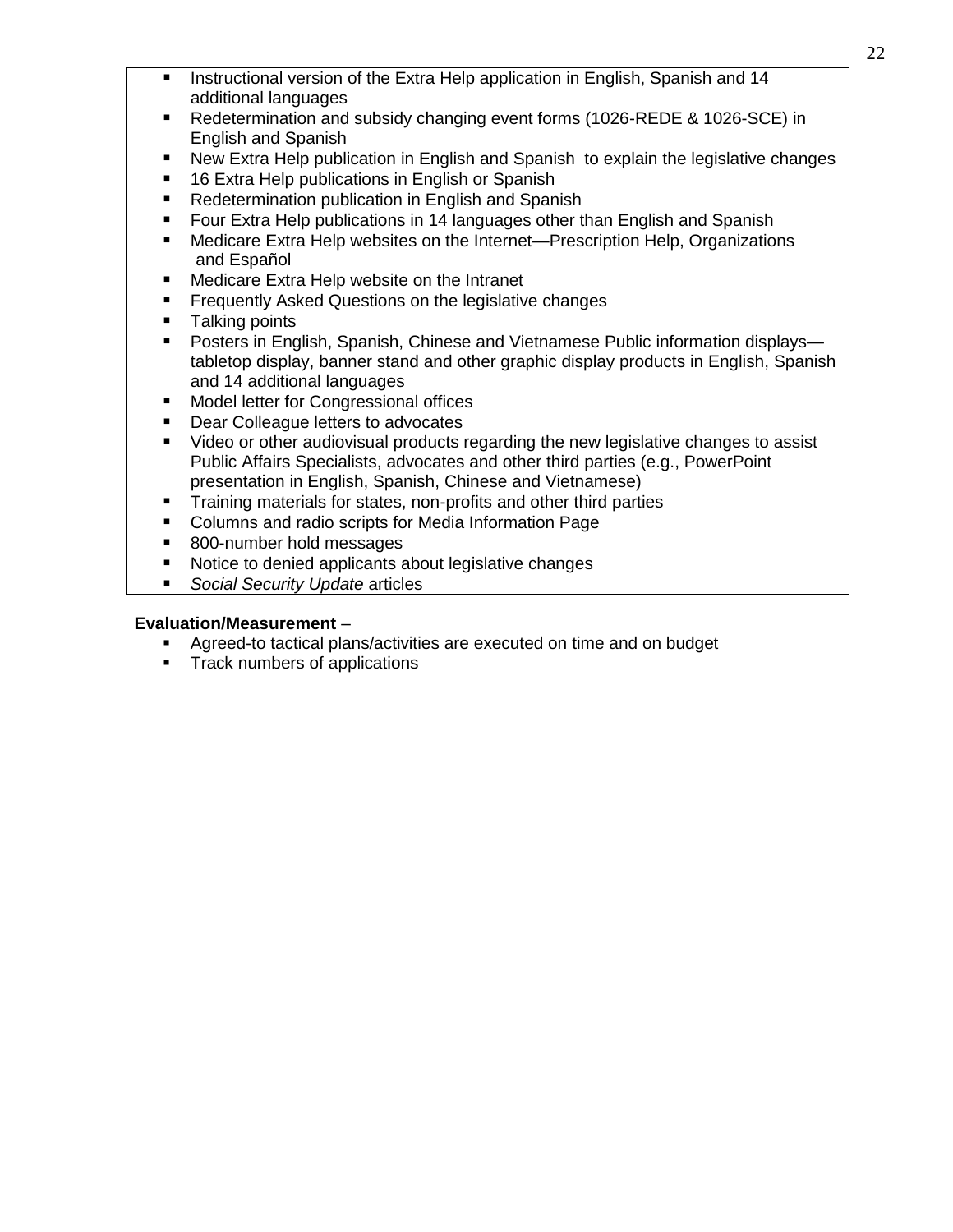# **Tactical Communications Plan 3D to support Agency Strategic Plan Goal 3: Improve our retiree and other core services**

**Communications Objective 3D:** Market Social Security's new Spanish-language Retirement Estimator (S-RE).

# **General Message:**

*(Spanish-language Retirement Estimator message TBD)*

# **Audiences:**

- Individuals aged 55 and older potentially eligible for retirement
- **•** Young workers
- Groups and organizations who work with individuals nearing retirement age:
	- Human Resource Managers' organizations
	- National organizations
	- Financial organizations
- Local and National organizations that focus on the concerns of the Spanish speaking population
- **SSA employees**

**Offices:** OCOMM and Operations

# **Tactics/Activities:**

OCPT –

- **Television and radio PSAs**
- Print Ads magazine ads
- Web page postings & promo
	- Home page promotion
	- New Portal
	- TV PSA Page
	- **Online demo of RE/S-RE**
	- Podcast page
- **Displays and banner-ups**
- **Marketing kit**
- Social Media (YouTube, Facebook, Twitter, podcasts)
- Webinar
- Paid Internet Ads
- Paid Search Marketing/Sponsored ads
- **Support RCD/Field requests for billboards, airport signage, and electronic billboards**

OEA –

- Promote Social Security "Retire Online" through partnerships with human resource managers, financial planners, national organizations, educational institutions and appropriate government agencies
- Distribute marketing materials such as the Online Retirement Planning CD at preretirement seminars, workshops, employee benefit fairs and national conferences, educational institutions and government agencies
- Educate human resource personnel on Online Services so that they can help employees who are close to retirement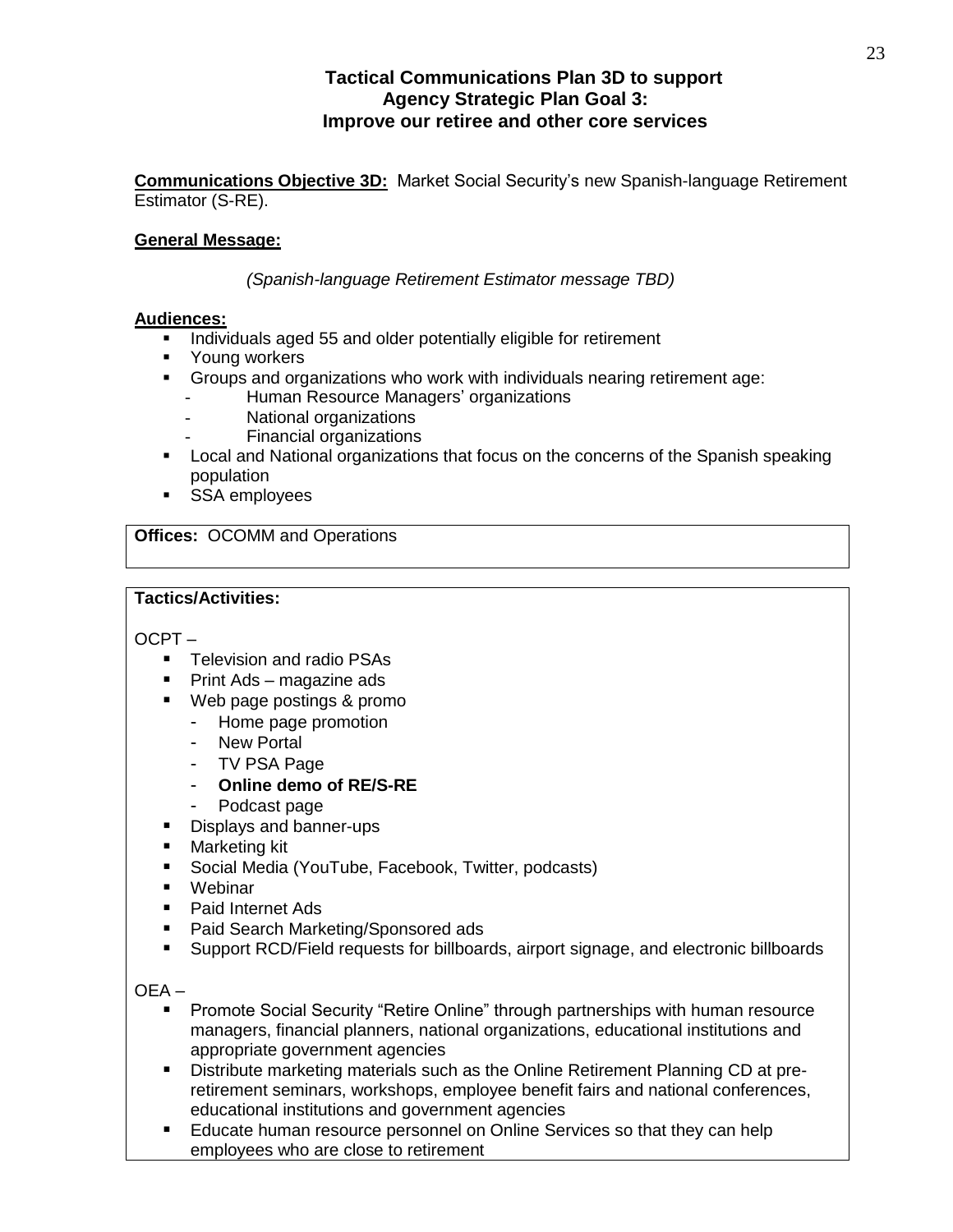- Provide feature articles for newsletters of large companies, national organizations, and adult living/retirement communities promoting Social Security's website, [www.socialsecurity.gov,](http://www.socialsecurity.gov/) and the Online Services initiative
- Promote the use of Online Services available on the Social Security website at preretirement seminars, workshops, employee benefit fairs and at the Social Security exhibit booth at significant national conferences such as the Society for Human Resource Management, National Council of La Raza and National Association for the Advancement of Colored People (NAACP)
- Strengthen partnerships with the American Library Association (ALA), and the Chief Officers of State Library Agencies (COSLA) to increase the number of libraries offering classes and distributing publications at their local libraries promoting Social Security's Online Services

Press Office –

- Promote Social Security's new S-RE by increasing the amount and quality of press coverage:
	- Set up news media interviews, as appropriate
		- o Satellite Media Tour
		- o TV Media coverage
		- $\circ$  Print media coverage newspaper articles
	- $\blacksquare$  Issue news release(s) as appropriate
	- Respond to news media inquiries

OPI – Review and update online Correspondence Guide Language to respond to inquiries

Office of Operations (RCDs) –

- **Promote participation in national Webinars**
- **Demonstrate SSA's Online Services at conventions and speeches**
- **Distribute materials to potential retirees through large companies' pre-retirement** seminars, national organizations and adult living/retirement communities
- Work with organizations (that file on behalf of Social Security claimants) to encourage them to file online
- Distribute OCOMM MIP articles to local media
- Continue to promote the RE with special emphasis on the S-RE as a new service to appropriate audiences
- **Provide S-RE training to employers**
- **Promote S-RE at commercially sponsored conferences, seminars, and state fairs**
- Inform the public of SSA's S-RE process in field office waiting areas
- Utilize workgroups already created by frontline employees and supervisors to brainstorm and implement more effective strategies and talking points for S-RE promotion at the Service Representative windows
- **Incorporate information about S-RE into workshops for employers, financial planners** and other local groups and organizations
- Conduct briefings for regional Federal, State, and local government legislators and staff about SSA's S-RE
- Participate in fairs, meetings, and events sponsored by regional Federal, State, and local government entities

# **Tools:**

- MIP articles
- *eNews*
- **Presentation folders**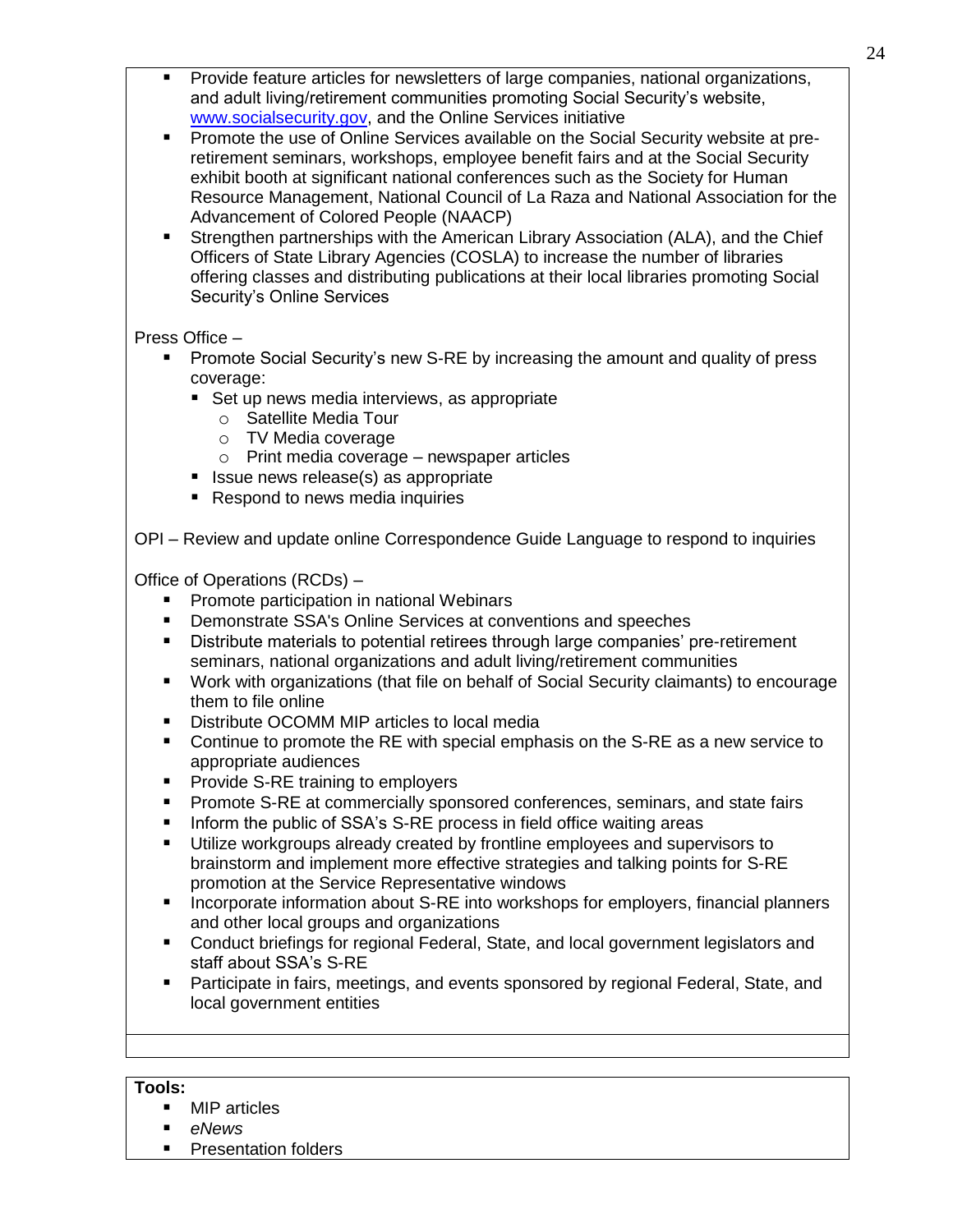- Online Services posters, banners, etc. (George Takei & Patty Duke campaigns)
- *Social Security Statement* and inserts
- COLA notice and check stuffer
- **Publications (standard and alternate formats)**
- **Universal PowerPoint**
- **Social Security S-RE talking points (Intranet)**
- S-RE media briefing points (Intranet)
- 800 number hold messages
- **Dinime Services message PSAs (George Takei & Patty Duke)**
- **Exhibit displays and banner-ups**
- Online Services message products (mouse pads, etc.)
- *Social Security Update* articles
- **Social Media (YouTube, Facebook, Twitter, podcasts)**

- **Agreed-to tactical plans/activities are executed on time and on budget** 
	- **Track usage of RE/S-RE**
- Remain in regular contact with OQP and ORES regarding studies to stay ahead of trends and usage patterns.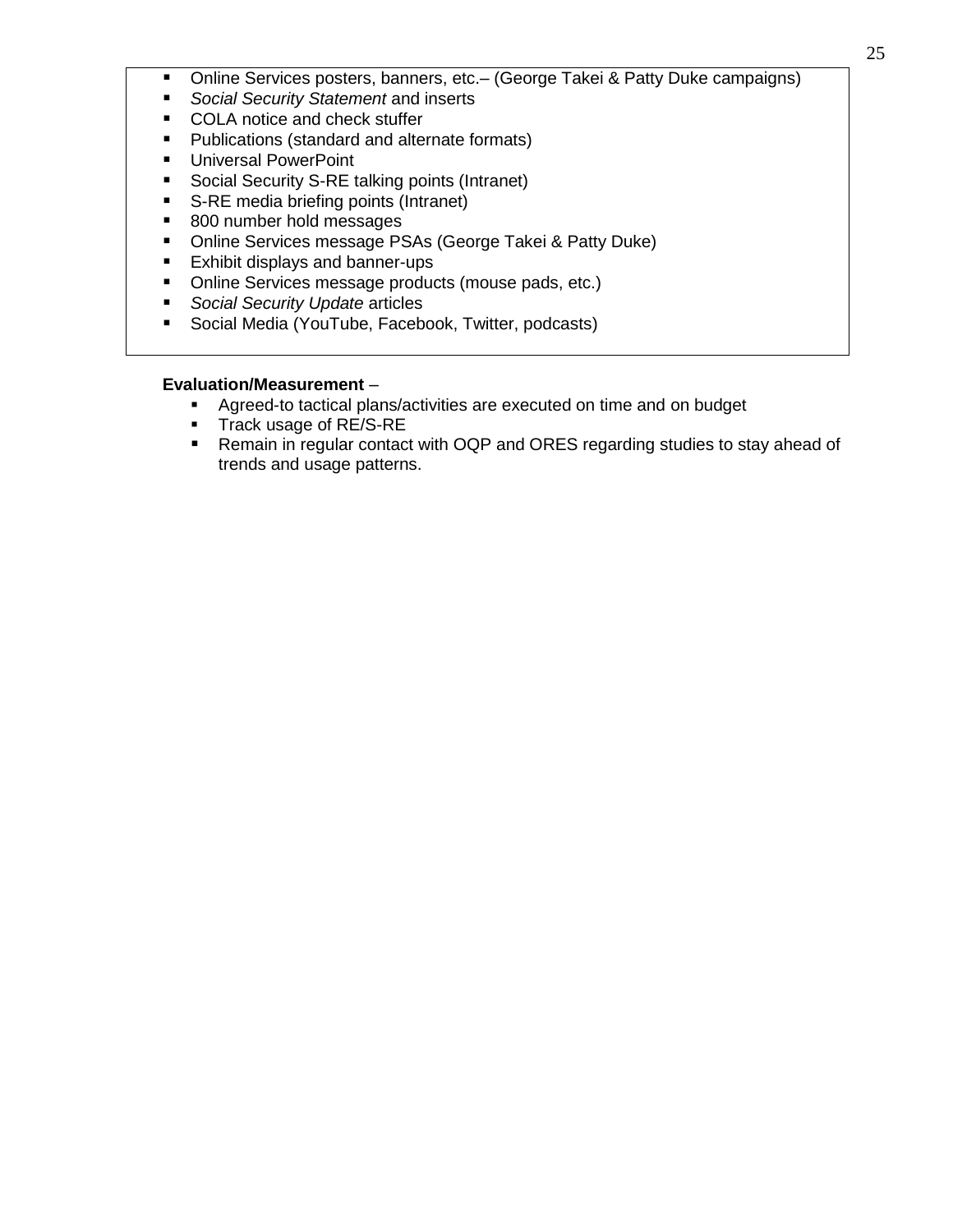# **Tactical Communications Plan 3E to support Agency Strategic Plan Goal 3: Improve our retiree and other core services**

**Communications Objective 3E:** Market Social Security's Direct Deposit/Direct Express payment option.

# **General Message:**

*Go Direct!*

#### **Audiences:**

- All beneficiaries
- **SSA employees**

# **Offices:** OCOMM and Operations

#### **Tactics/Activities:**

OCPT –

- **Television and radio PSAs**
- Print Ads magazine ads
- Web page postings & promo
	- Home page promotion
	- New Portal
	- TV PSA Page
	- Online demo of Direct Express enrollment
	- Podcast page
- Displays and banner-ups
- **Marketing kit**
- Social Media (YouTube, Facebook, Twitter, podcasts)
- Webinar
- Paid Internet Ads
- Paid Search Marketing/Sponsored ads
- **Support RCD/Field requests for billboards, airport signage, and electronic billboards**

OEA –

- **Promote Social Security "Direct Deposit/Direct Express" through partnerships with** human resource managers, financial planners, national organizations, educational institutions and appropriate government agencies
- Distribute marketing materials related to Direct Deposit/Direct Express
- **Provide feature articles for newsletters of national organizations, and adult** living/retirement communities promoting Social Security's website, [www.socialsecurity.gov,](http://www.socialsecurity.gov/) and the Direct Deposit/Direct Express initiative
- **Promote the use of Direct Deposit/Direct Express available on the Social Security** website at pre-retirement seminars, workshops, employee benefit fairs and at the Social Security exhibit booth at significant national conferences such as the Society for Human Resource Management, National Council of La Raza and National Association for the Advancement of Colored People (NAACP)
- Strengthen partnerships with the American Library Association (ALA), and the Chief Officers of State Library Agencies (COSLA) to increase the number of libraries offering classes and distributing publications at their local libraries promoting Social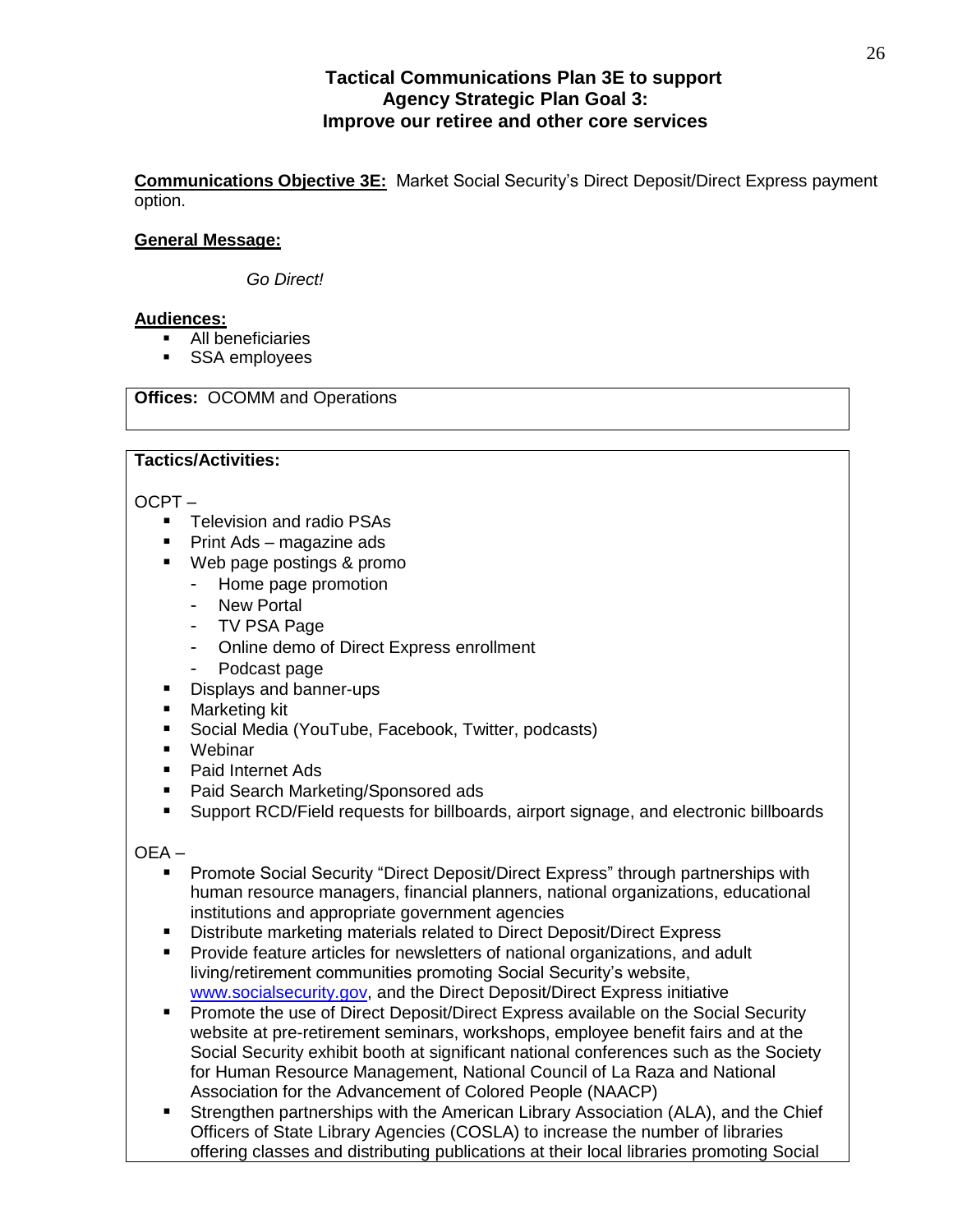Security's Online Services

Press Office –

- Promote Social Security's Direct Deposit/Direct Express services and the 2010-2011 Patty Duke/George Takei initiative through increasing the amount and quality of press coverage:
	- Set up news media interviews, as appropriate
		- o Campaign launch press conference
		- o Satellite Media Tour
		- o TV Media coverage
		- o Print media coverage newspaper articles
	- $\blacksquare$  Issue news release(s) as appropriate
	- Respond to news media inquiries

OPI – Review and update online Correspondence Guide Language to respond to inquiries

Office of Operations (RCDs) –

- **Promote participation in national Webinars**
- Demonstrate SSA's Direct Deposit/Direct Express Services at conventions and speeches
- Distribute materials to potential enrollees through large companies' pre-retirement seminars, national organizations and adult living/retirement communities
- Work with organizations (that file on behalf of Social Security claimants) to encourage their clients to enroll in Direct Deposit/Direct Express
- Create Social Security inserts with newspapers and feature MIP articles "authored" by local managers
	- Discuss using ad space from businesses that target the 55+ audience
- **Distribute OCOMM MIP articles to local media**
- **Promote Direct Deposit/Direct Express at commercially sponsored conferences,** seminars, and state fairs
- **Inform the public of SSA's Direct Deposit/Direct Express services in field office** waiting areas and during interviews with claimants
- Utilize existing workgroups made up of frontline employees and supervisors to create and implement more effective strategies and talking points for Direct Deposit/Direct Express
- Increase promotion during interviews and at the Service Representative windows
- **Incorporate information about Direct Deposit/Direct Express into workshops for** employers, financial planners and other local groups and organizations
- Conduct briefings for regional Federal, State, and local government legislators and staff about SSA's Direct Deposit/Direct Express Services
- Participate in fairs, meetings, and events sponsored by regional Federal, State, and local government entities

# **Tools:**

- MIP articles
- *eNews*
- **Presentation folders**
- Direct Deposit posters, banners, etc.– (George Takei & Patty Duke campaigns)
- *Social Security Statement* and inserts
- COLA notice and check stuffer
- **Publications (standard and alternate formats)**
- **Universal PowerPoint**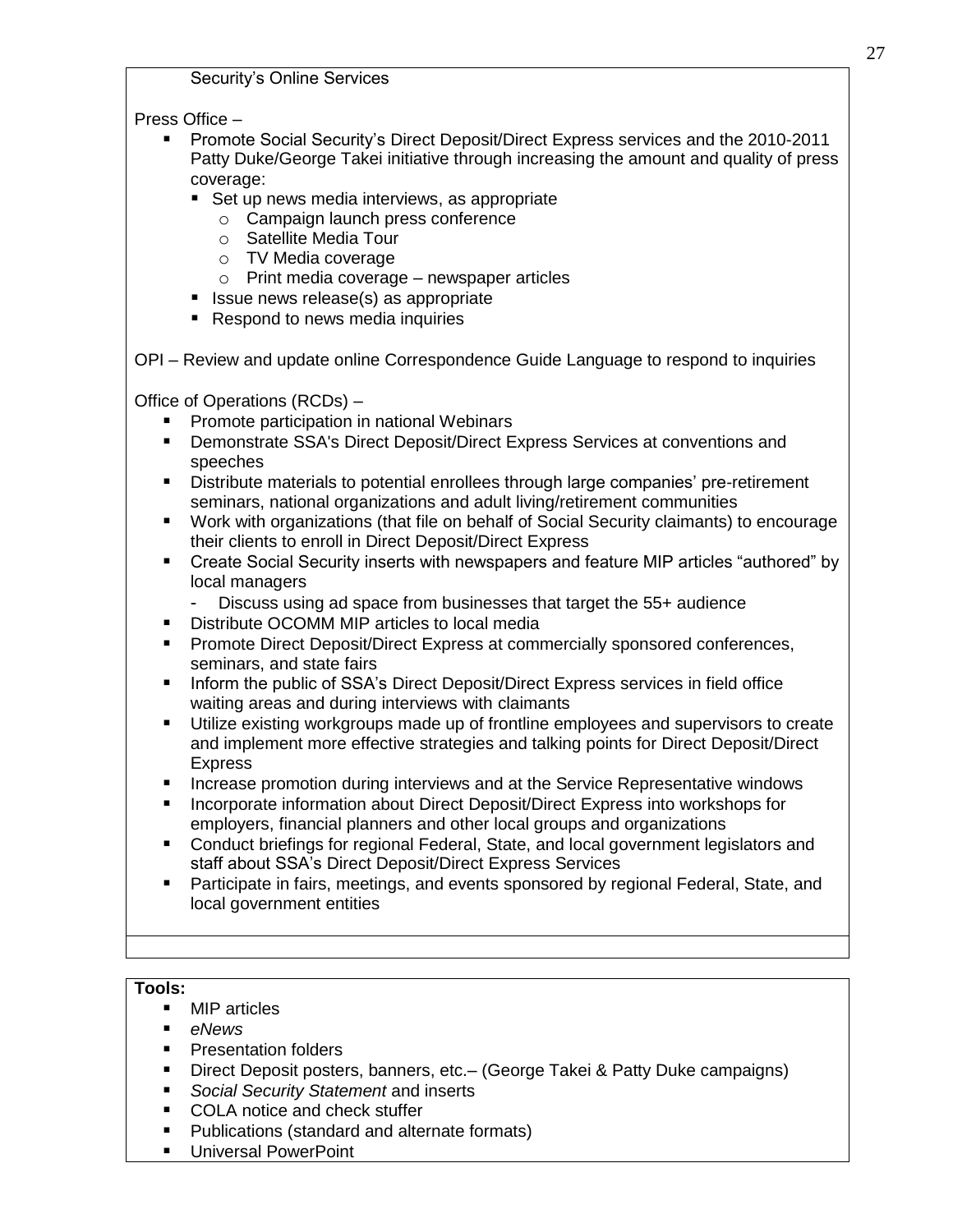- **SS Direct Deposit/Direct Express talking points (Intranet)**
- **Direct Deposit/Direct Express media briefing points (Intranet)**
- 800 number hold messages
- **Direct Deposit message PSAs (George Takei & Patty Duke)**
- Social Security Direct Deposit/Direct Express exhibit displays and banner-ups
- Direct Deposit/Direct Express message products (mouse pads, etc.)
- *Social Security Update* articles
- **Social Media (YouTube, Facebook, Twitter, podcasts)**

- Agreed-to tactical plans/activities are executed on time and on budget
- **Track PSA plays**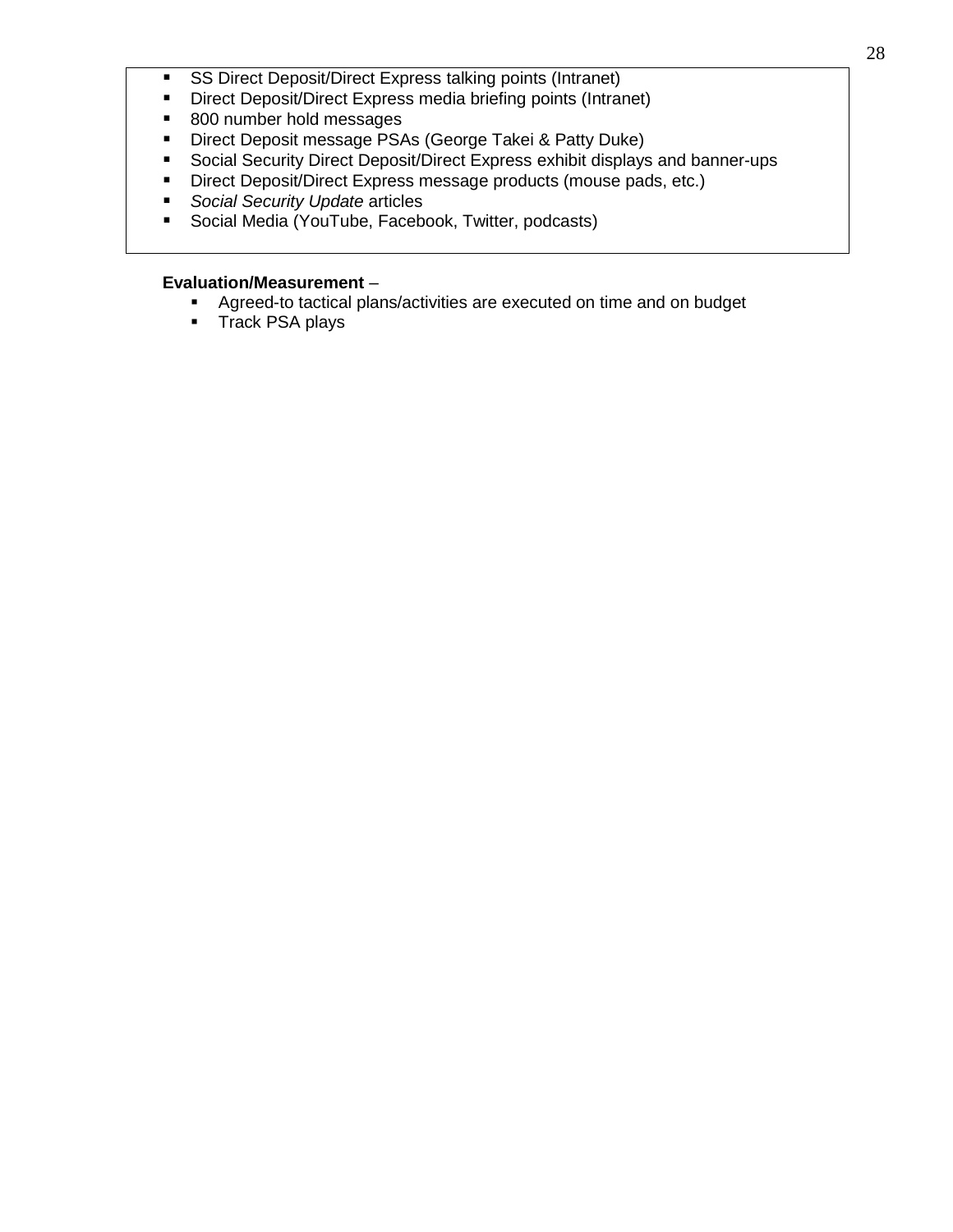# **Tactical Communications Plan 4A to support Agency Strategic Plan Goal 4: Preserve the public's trust in our programs**

**Communications Objective 4A:** Inform the public of the need to protect their Social Security Number and card.

#### **General Message:**

Protect your Social Security Number and card. Keep your card in a safe place and do not give out your Social Security Number unnecessarily.

#### **Audiences:**

- **Primary:** 
	- General public
	- Parents of newborns
	- Aliens
	- Employers/Human Resource Managers
	- SSA employees
- **Secondary:** 
	- Educational institutions, such as public school systems, universities and colleges
	- Other government agencies, federal, state and local
	- Banking/Insurance Industries
	- Pension Plan Administrators
	- Third Party Payroll Providers
	- CPA/Tax Professionals specializing in wage reporting
	- Federal Bank Regulatory Agencies
	- Mortgage Banking Association
	- Medical Facilities

**Offices:** OCOMM and Operations

#### **Tactics/Activities:**

OCPT – Review, update and develop materials and other communications tools as needed:

- Web pages
- Publications
- MIP articles
- **Social Security Update articles**
- FAQs
- Displays/exhibits

#### OEA –

- **Promote protection of the SSN and card in partnerships with human resource** managers, national organizations and Federal agencies, like IRS, FTC and DHS
- Distribute materials through large companies pre-retirement seminars, national organizations and other Federal agencies
- **Promote this message at seminars and booths at major benefit fairs and** conferences
- **Provide feature articles for newsletters of large companies, national organizations** and Federal agencies
- **Promote message in upcoming webinars/webcasts**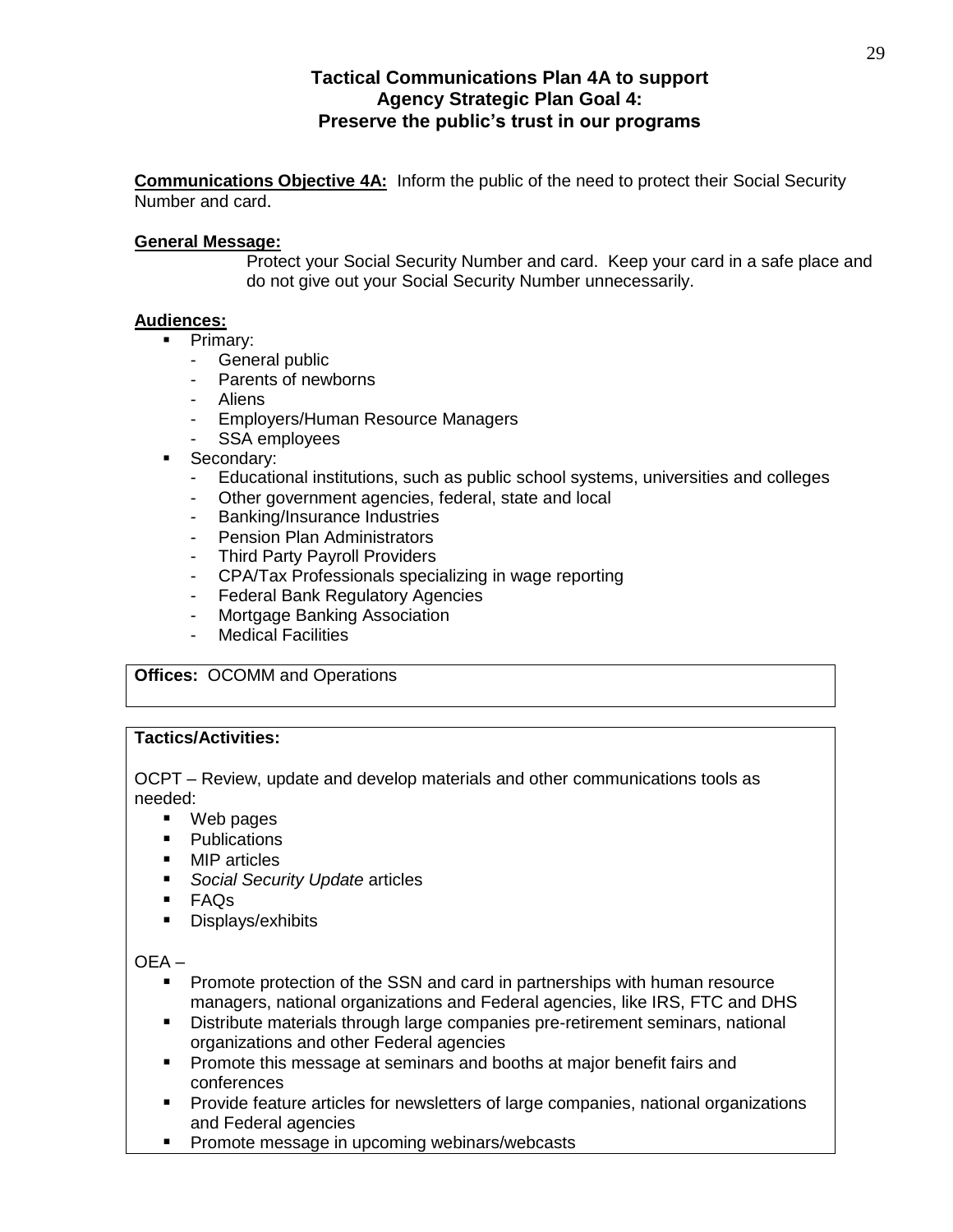- Promote message through Facebook and Twitter postings
	- Speaking engagements at appropriate conferences, including but not limited to:
		- American Payroll Association Conferences
		- IRS Tax Forums
		- National Association of Tax Professionals Conference
		- Independent Payroll Providers Association Conference
- Provide drop-in articles for organizational newsletters and publications, including but not limited to:
	- Paytech
	- BNA
	- Keep Up To-Date On Payroll
- A separate e-mail campaign to inform and educate on an as-needed basis interested parties (those most affected by) about the overt redesign features and enhanced security measures of the Social Security card. Some organizations might include:
	- SHRM Society for Human Resource Management
	- APA American Payroll Association
	- IFEBP International Federation of Employee Benefit Plans
	- State MVAs Motor Vehicle Administrations
	- State BVSs Bureaus of Vital Statistics

Press Office –

- Issue news release(s) when appropriate
- Respond to news media inquiries

OPI – Review and update online Correspondence Guide Language to respond to inquiries

Office of Operations (RCDs) –

- Distribute current articles and news columns available on the MIP
- Work with third parties to disseminate enumeration requirement information
- **Inform the public in field offices about SSA's initiatives to strengthen the integrity of** SSNs and their role in protecting their SSN
- **In It issue reminders to employees about the importance of safeguarding Personally** Identifiable Information (PII)

# **Tools:**

- **Publications in print and on the Internet (standard and alternate formats) in English,** Spanish and selected other languages:
	- Your Social Security Number And Card
	- Social Security Numbers For Children
	- Identity Theft And Your Social Security Number
	- New Numbers For Domestic Violence Victims
	- Numbers for Noncitizens
	- Foreign Workers And Social Security Numbers
	- International Students And Social Security Numbers
- Selected publications from the list above in English, Spanish and Asian languages distributed through the Public Information Distribution Center in Pueblo, Colorado through our IAA with GSA.
- Media briefing points on the Intranet:
	- Protecting the SSN
	- **SSN Integrity**
- *Social Security Statement*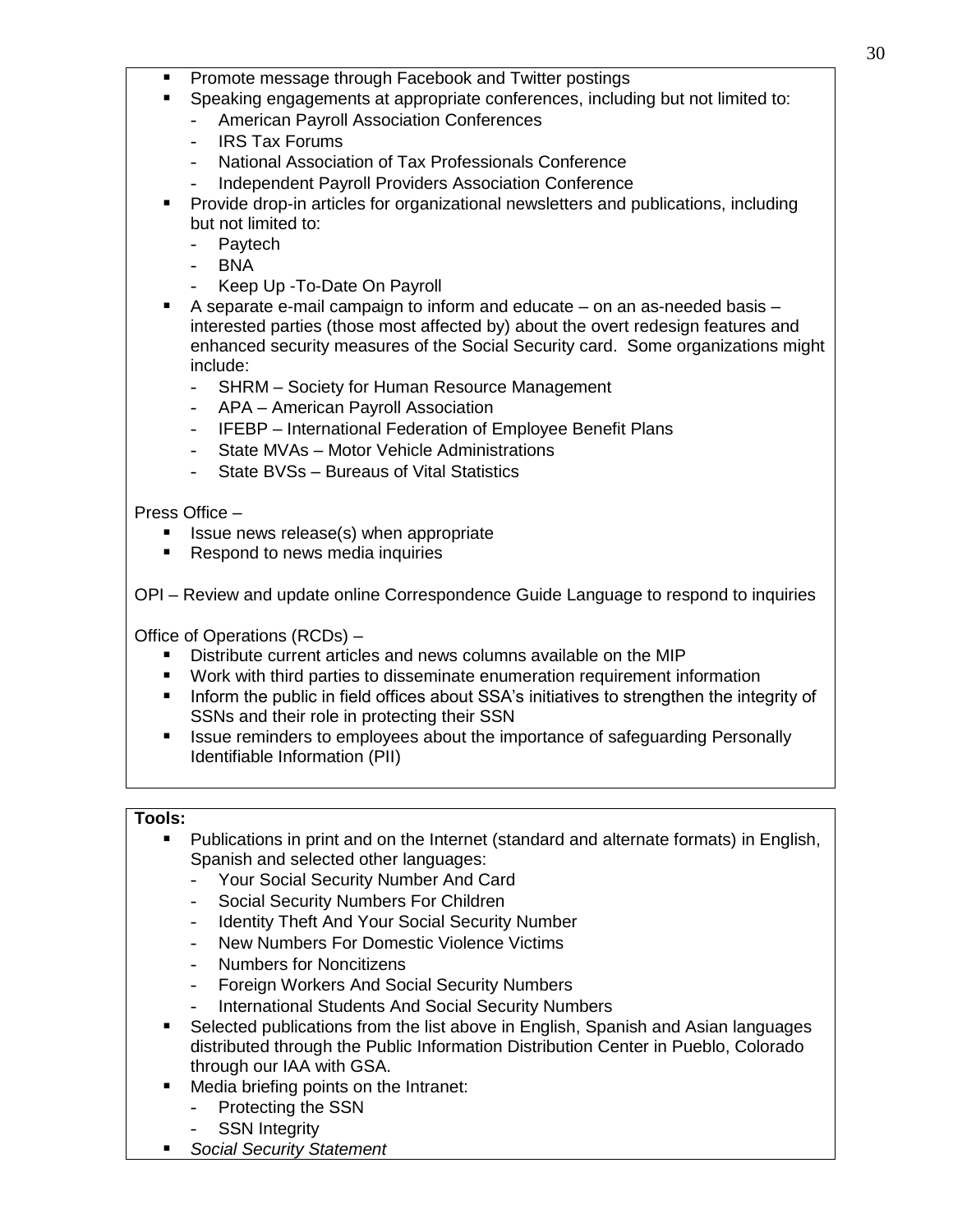- **MIP** articles
- *Social Security Update* articles
- FAQs
- Internet page at [www.socialsecurity.gov/ssnumber](http://www.socialsecurity.gov/ssnumber)
- **vocus**
- **Talking Points**
- Fact Sheet
- *W2 News*
- **SSA/IRS Reporter**
- Dear/E-colleague letters
- **Banner-up displays**
- *Social Security Update* articles
- Social Media (YouTube, Facebook, Twitter, podcasts)
- **Publications (standard and alternate formats)**

- **Agreed-to tactical plans/activities are executed on time and on budget.**
- **Feedback from public, stakeholders and advocacy groups**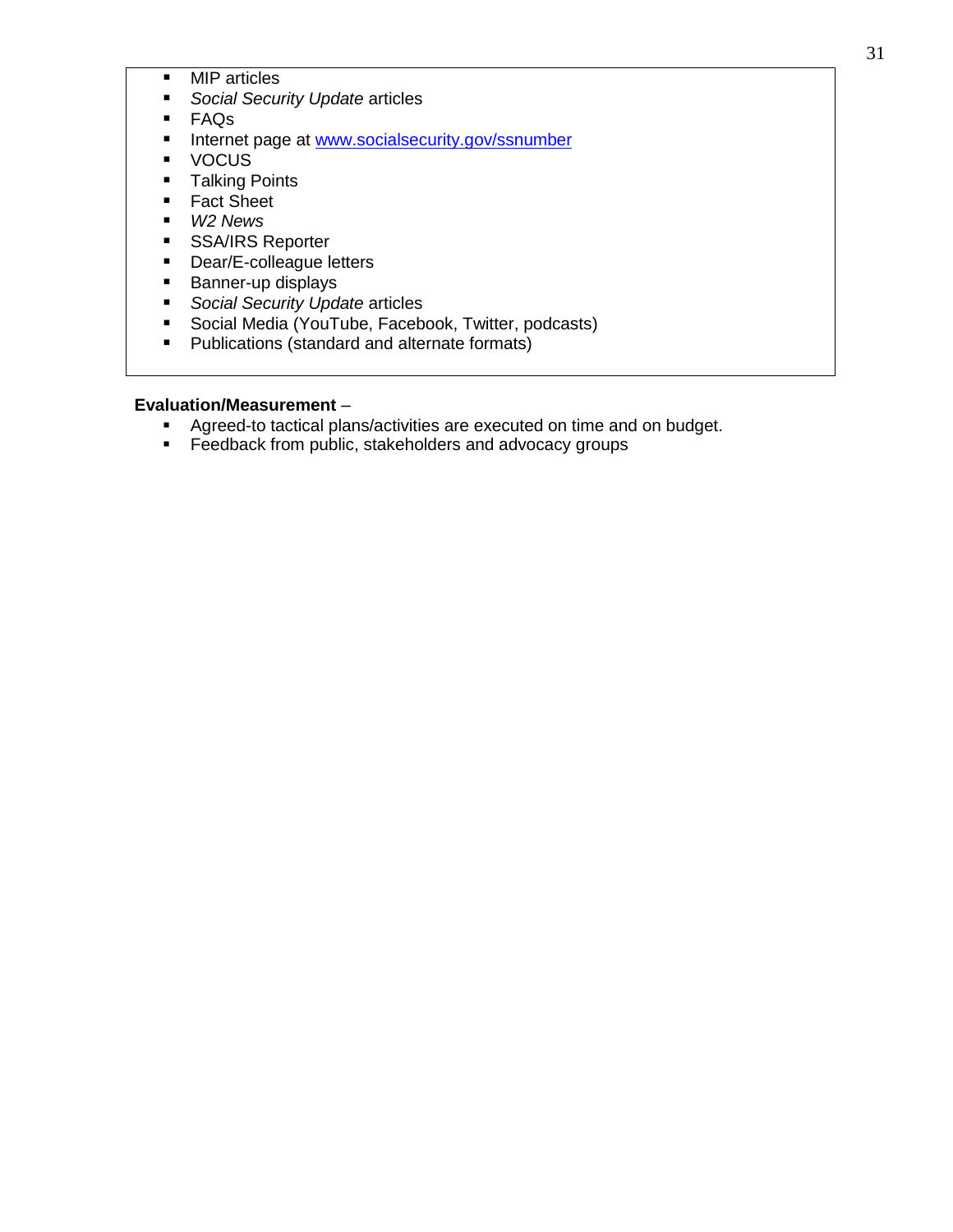# **Tactical Communications Plan 4B to support Agency Strategic Plan Goal 4: Preserve the public's trust in our programs**

**Communications Objective 4B:** Inform the public about our Online Security Measures.

#### **General Message:**

We protect the information we collect and maintain about you

#### **Audiences:**

- **Primary:** 
	- General public
	- SSA employees

# **Offices:** OCOMM and Operations

#### **Tactics/Activities:**

OCPT – Review, update and develop materials and other communications tools as needed:

- Web pages
- Publications
- MIP articles
- *Social Security Update* articles
- FAQs
- **Displays/exhibits**

# OEA –

- Distribute materials through large companies pre-retirement seminars, national organizations and other Federal agencies
- **Promote this message at seminars and booths at major benefit fairs and** conferences
- **Provide feature articles for newsletters of large companies, national organizations** and Federal agencies
- **Promote message in upcoming webinars/webcasts**
- **Promote message through Facebook and Twitter postings**

# Press Office –

- **If** Issue news release(s) when appropriate
- Respond to news media inquiries

OPI – Review and update online Correspondence Guide Language to respond to inquiries

Office of Operations (RCDs) –

- Distribute current articles and news columns available on the MIP
- **In It issue reminders to employees about the importance of safeguarding Personally** Identifiable Information (PII)

#### **Tools:**

**Media briefing points on the Intranet:**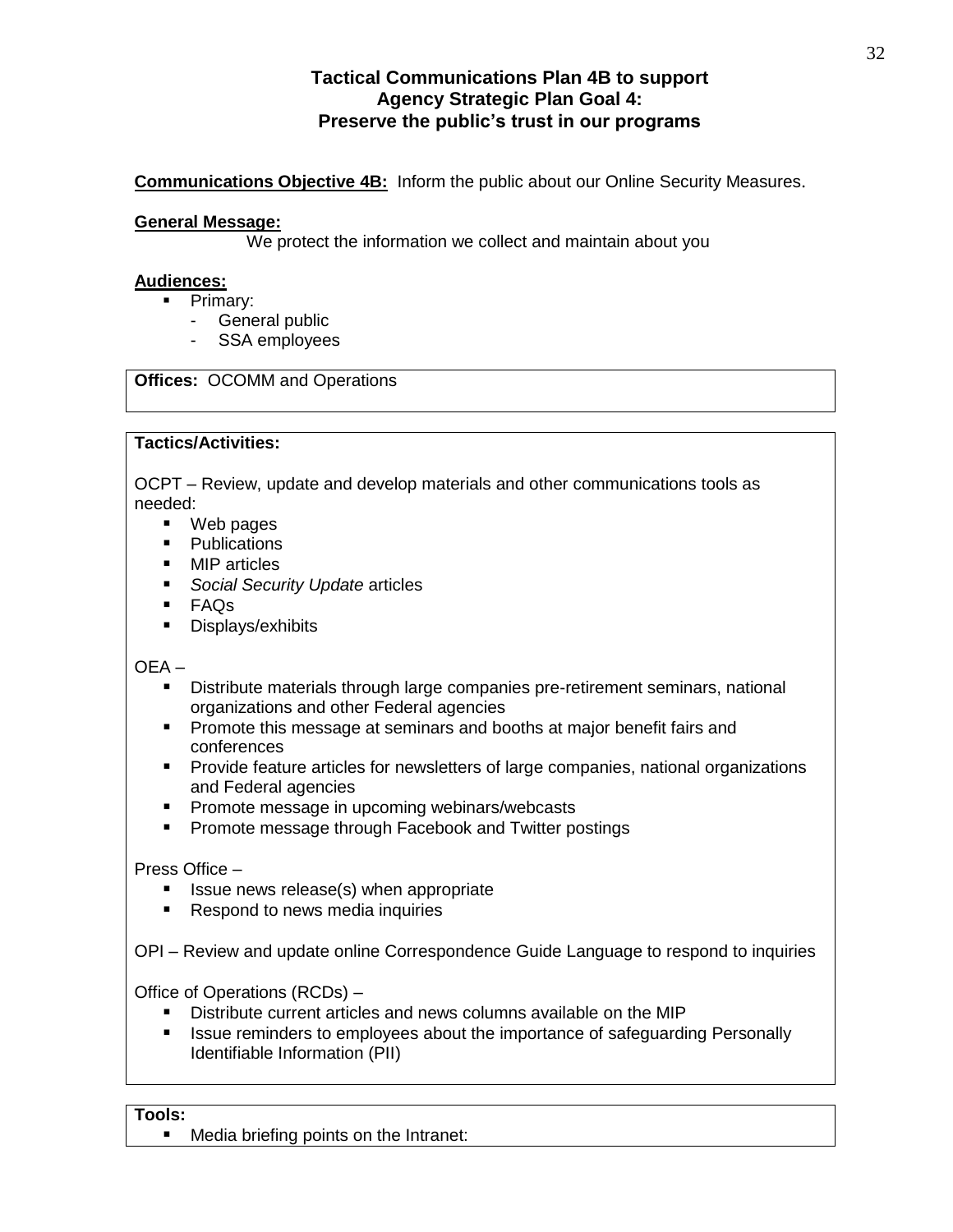- Protecting the SSN
- SSN Integrity
- *Social Security Statement*
- MIP articles
- *Social Security Update* articles
- FAQs
- **Talking Points**
- Fact Sheet
- Dear/E-colleague letters
- **Banner-up displays**
- *Social Security Update* articles
- **Social Media (YouTube, Facebook, Twitter, podcasts)**
- **Publications (standard and alternate formats)**

- **Agreed-to tactical plans/activities are executed on time and on budget.**
- **Feedback from public, stakeholders and advocacy groups**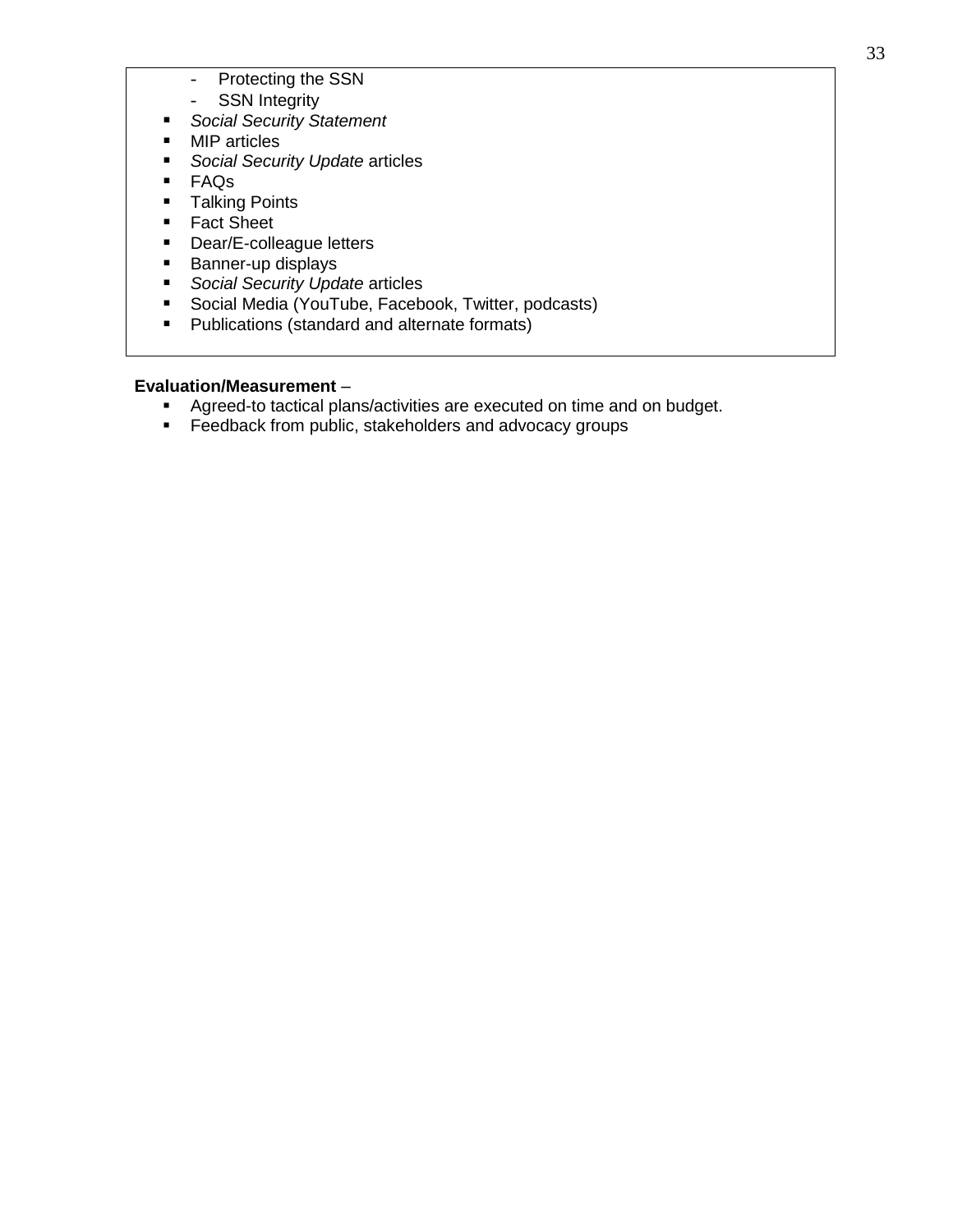# **Tactical Communications Plan to support Agency Strategic Plan Special Initiative: Encourage Saving**

**Communications Objective:** Inform the public of the role of savings in their lives and the need for sound financial planning. Utilize Financial Literacy Research (FLRC) projects to supplement Regional outreach efforts.

**General Message:** Planning for your financial future is important. Social Security has information and tools you can use

#### **Audiences:**

- **General public**
- **Potential retirees/spouses/families**
- Human Resource managers/employees of corporations and other organizations
- National organizations and targeted Federal agencies
- Financial planners
- Targeted Federal agencies such as Treasury, Department of Labor
- **Schools**

# **Office:** OCOMM and Operations

# **Tactics/Activities:**

OCPT – Review and develop or update materials and other communications tools as needed:

- Relevant Social Security website pages
- **EXECT** Links to other government websites devotes to savings and financial literacy
- *Social Security Statement* and stuffer(s)
	- Explore additional audience segmentation
	- Explore feasibility of adding new features
- **Universal PowerPoint**
- **Financial solvency issues media briefing points (Intranet)**
- **MIP** articles
- *Social Security Update* articles
- FAQs
- Online Retirement Planning CD

OEA –

- Distribute marketing materials such as the Online Retirement Planning CD, the Extra Savings Slide Calculator, and pamphlets such as *Understanding the Benefits* at national conferences, financial literacy fairs, pre-retirement seminars, employee benefit fairs, educational institutions and partnerships with other Federal agencies
- Partner with organizations to promote financial literacy and promote use of the *Retirement Estimator* as a financial and retirement planning tool to provide immediate and personalized benefit estimates that is tied to a person's actual Social Security earnings record
- Highlight the online Retirement Planners and Benefit Calculators, the Windfall and Elimination Provision and the Government Pension Offset factsheets, the Retirement Estimator and the WEP and GPO online calculators at [www.socialsecurity.gov](http://www.socialsecurity.gov/) when demonstrating the Online Retirement Planning CD for Human Resource Managers in both the public and private sectors, Financial Planners, other Federal agencies like Treasury and Labor also working on Financial Literacy initiatives, as well as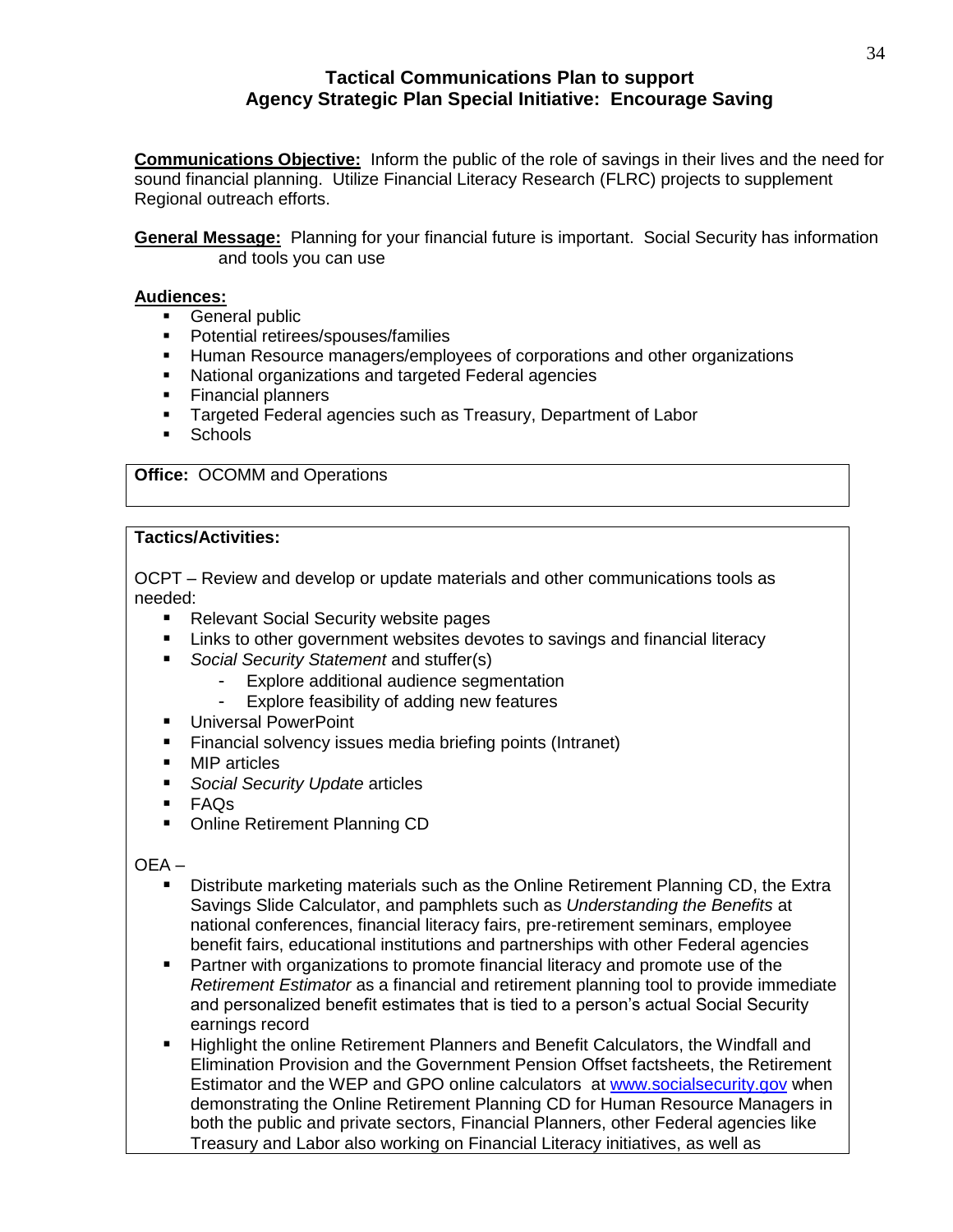attendees at national conferences, employee benefit fairs, and pre-retirement seminars

- Conduct workshops and participate in panel discussions at national conferences and explain Social Security replaces only about 40% of pre-retirement income for the average worker so it is important to have pensions, savings and investments for a comfortable retirement
- Continue participation in the U.S. Financial Literacy and Education Commission (FLEC) that was created in January 2004 to promote financial literacy and education nationwide; FLEC runs the www.mymoney.gov website which includes at least 20 Social Security links and promotes the free "My Money" Toolkit which includes *Understanding the Benefits* pamphlet
- Encourage national organizations to link to Social Security website, www.socialsecurity.gov and/or other relevant Social Security web pages such as Retirement Planner's "Near Retirement" page, Retirement Estimator, Financial Planners and Human Resource Managers websites
- Participate in Financial Literacy Day on Capitol Hill in collaboration with Jump\$tart Coalition, JA Worldwide and National Council on Economic Education
- Develop contacts at the Financial Literacy Research Consortium (FLRC) multidisciplinary research centers at Boston College, the [RAND Corporation,](http://www.rand.org/labor/centers/financial-literacy/) and the University of Wisconsin and pursue mutually beneficial conferences, roundtables, or media events to inform the public about the importance of a secure retirement.
- Expand participation in financial literacy conferences such as the Annual Financial Literacy Leadership, National Association of Personal Financial Advisors, and Financial Planning Association's annual conferences
- Participate in Financial Literacy and Education Fair at SSA headquarters
- Work to get articles about important issues like the need to supplement Social Security with other sources of retirement income published in the newspaper and magazine articles such as AARP, MORE, etc.
- Promote financial literacy and use of the *Retirement Estimator* as a financial and retirement planning tool to provide immediate and personalized benefit estimates that is tied to a person's actual Social Security earnings record through Facebook and **Twitter**

Press Office –

- Set up news media interviews as appropriate
- Issue news release(s) as appropriate
- Respond to news media inquiries

OPI – Review and update online Correspondence Guide Language to respond to inquiries

Office of Operations (RCDs) –

- Use/publicize new or updated materials and other communications tools:
	- Relevant Social Security website pages
	- *Social Security Statement* and stuffer(s)
	- Universal PowerPoint
	- Financial solvency issues media briefing points (Intranet)
	- MIP articles
	- *Social Security Update* articles
	- FAQs
	- Online Retirement Planning CD
- Distribute marketing materials such as the Online Retirement Planning CD, the Extra Savings Slide Calculator, and pamphlets such as *Understanding the Benefits* at local and regional conferences, financial literacy fairs, pre-retirement seminars, employee benefit fairs and educational institutions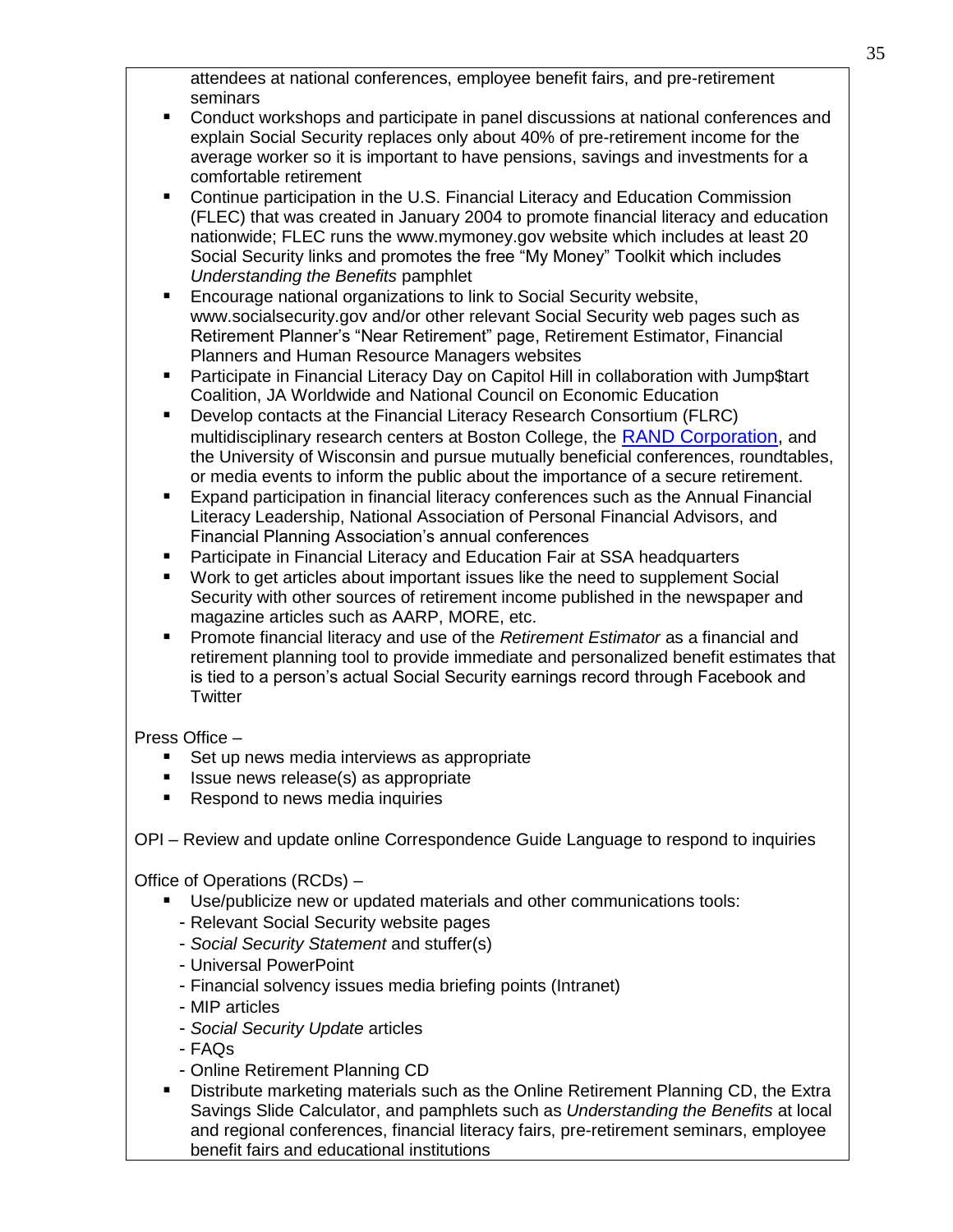- Develop contacts at local FLRC multidisciplinary research centers or projects in your region and pursue activities that inform the public and/or create media opportunities that highlight the proactive stance Social Security has taken to promote awareness about retirement.
- Partner with organizations to promote financial literacy and promote use of the Social Security Statement as a financial and retirement planning tool
- Highlight the online Retirement Planners and Benefit Calculators at www.socialsecurity.gov when demonstrating the Online Retirement Planning CD for Human Resource Managers in both the public and private sectors, financial planners, as well as attendees at regional conferences, employee benefit fairs, and preretirement seminars
- Conduct workshops and participate in panel discussions at regional conferences and explain that Social Security replaces only about 40% of pre-retirement income for the average worker so it is important to have pensions, savings and investments for a comfortable retirement
- Encourage regional organizations to link to the Social Security website, www.socialsecurity.gov, and/or other relevant Social Security web pages such as Retirement Planner's "Near Retirement" page and "Online Benefit Calculators"
- **Expand participation in financial literacy conferences**
- Work to get MIP articles about important issues such as the need to supplement Social Security with other sources of retirement income published in local newspapers and magazines
- When appropriate, distribute news releases; arrange media interviews; and respond to news media inquiries

# **Tools:**

- **Relevant Social Security website pages**
- *Social Security Statement*
- **Universal PowerPoint**
- SSA publications for the "My Money Toolkit" at www.mymoney.gov made available through our IAA with GSA
- **[www.mymoney.gov](http://www.mymoney.gov/)**
- **[www.ssa.gov/retrementpolicy/financial-literacy.html](http://www.ssa.gov/retrementpolicy/financial-literacy.html)**
- **PARC** website
- **Financial solvency issues media briefing points (Intranet)**
- MIP articles
- *Social Security Update* articles
- FAQs
- Online Retirement Planning CD
- Social Security Board of Trustee's annual report
- **Life Expectancy Calculator**
- Financial Literacy PowerPoint
- **Extra Savings Slide Calculators**
- **Publications (standard and alternate formats)**
- Social Media (YouTube, Facebook, Twitter, podcasts)

- Agreed-to tactical plans**/**activities are executed on time and on budget
- **Track usage of online tools**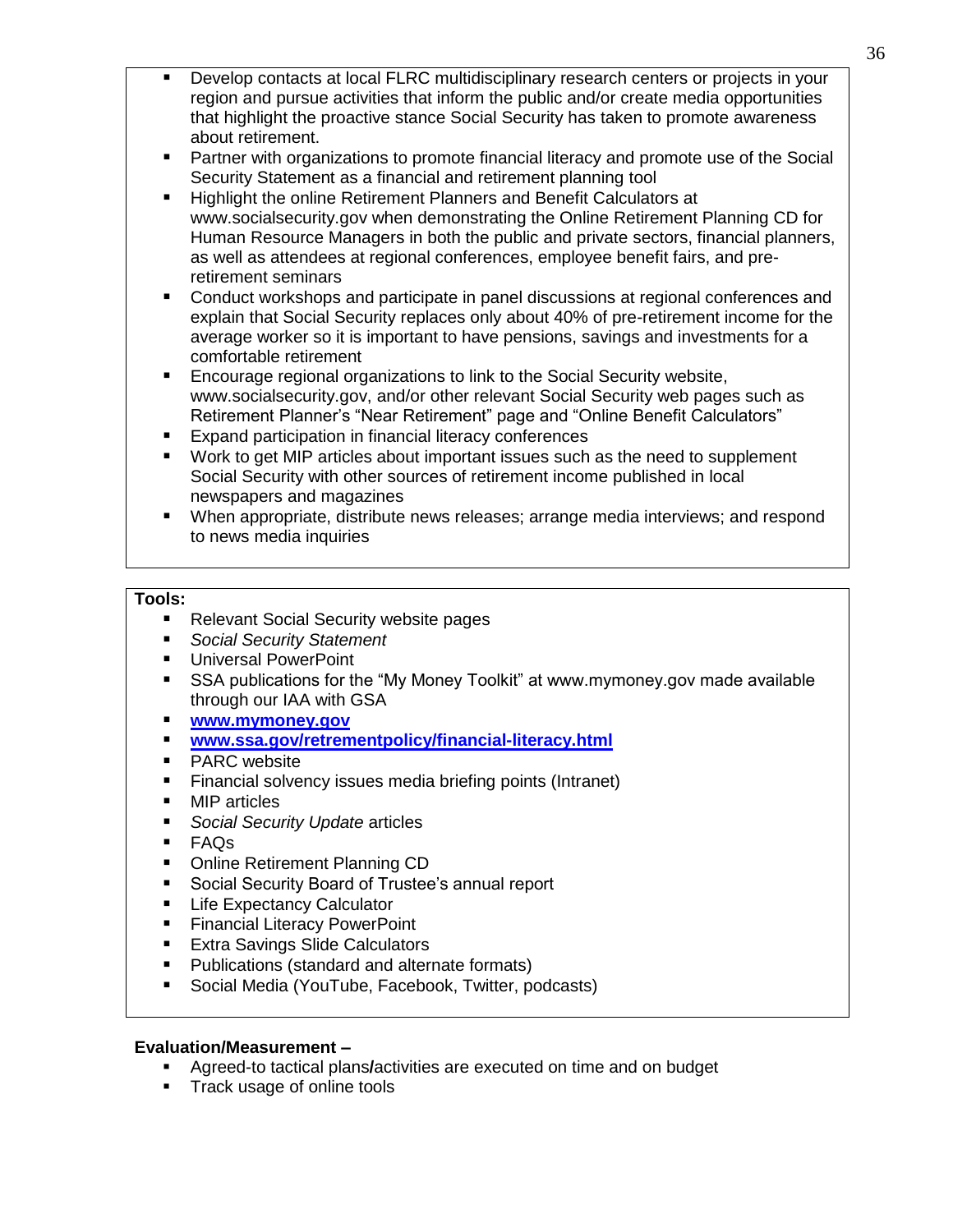# **Tactical Communications Plan to support Agency Strategic Plan Key Foundational Element: Employees**

**Communications Objective:** Support Agency efforts to provide an environment and culture that fosters employee retention, promotes achievement in public service, and encourages the pursuit of personal excellence –

- A) Keep employees informed of the Commissioner's priorities and messages;
- B) Support internal communications activities.

**General Message:** Our employees are the foundation of the agency and our most valuable asset for providing the service the public expects and deserves.

**Audience:** Social Security employees

**Offices:** OCOMM and Operations

# **Tactics/Activities:**

OCPT –

- Issue COSS messages timely and accurately to employees using the communication vehicles available for this purpose (see "Tools")
- Review, update, improve and add communications tools as needed (e.g., internal-use videos, posters, etc.)
- **Provide internal communications services to other components on request (e.g.,** provide visual graphics products and photography that support agency events such as Hispanic Heritage Month, Diversity Conference, awards ceremonies, etc.)
- **Produce other materials for internal and external use as needed**
- Support National Public Affairs Training Conference 2011
- **Engage in activities to promote clarity and transparency of job functions from all** components in OCOMM, and strive to foster a positive, collaborative work environment.

OEA – Prepare and conduct National Public Affairs Training Conference 2011

Press Office – Assist in providing news updates to employees

Office of Operations (RCDs) –

- Using the communication vehicles available for this purpose (see tools) assist in providing news updates on COSS messages to employees
- Review, update, improve and add regional communications tools as needed
- Provide assistance and/or visual graphics products to support regional activities such as diversity events, awards ceremonies, campaigns for employees (Think Twice First; FO Spotlights), and RC special occasion messages (PSRW, holiday, end-of-year), etc.
- Assist as needed in developing a communications strategy
- Assist as needed in developing appropriate program/event agendas
- **Provide guidance as needed in communicating with targeted audience**
- **Assist in providing news updates to employees**
- **Engage in activities to promote clarity and transparency of job functions from all** components, and strive to foster a positive, collaborative work environment.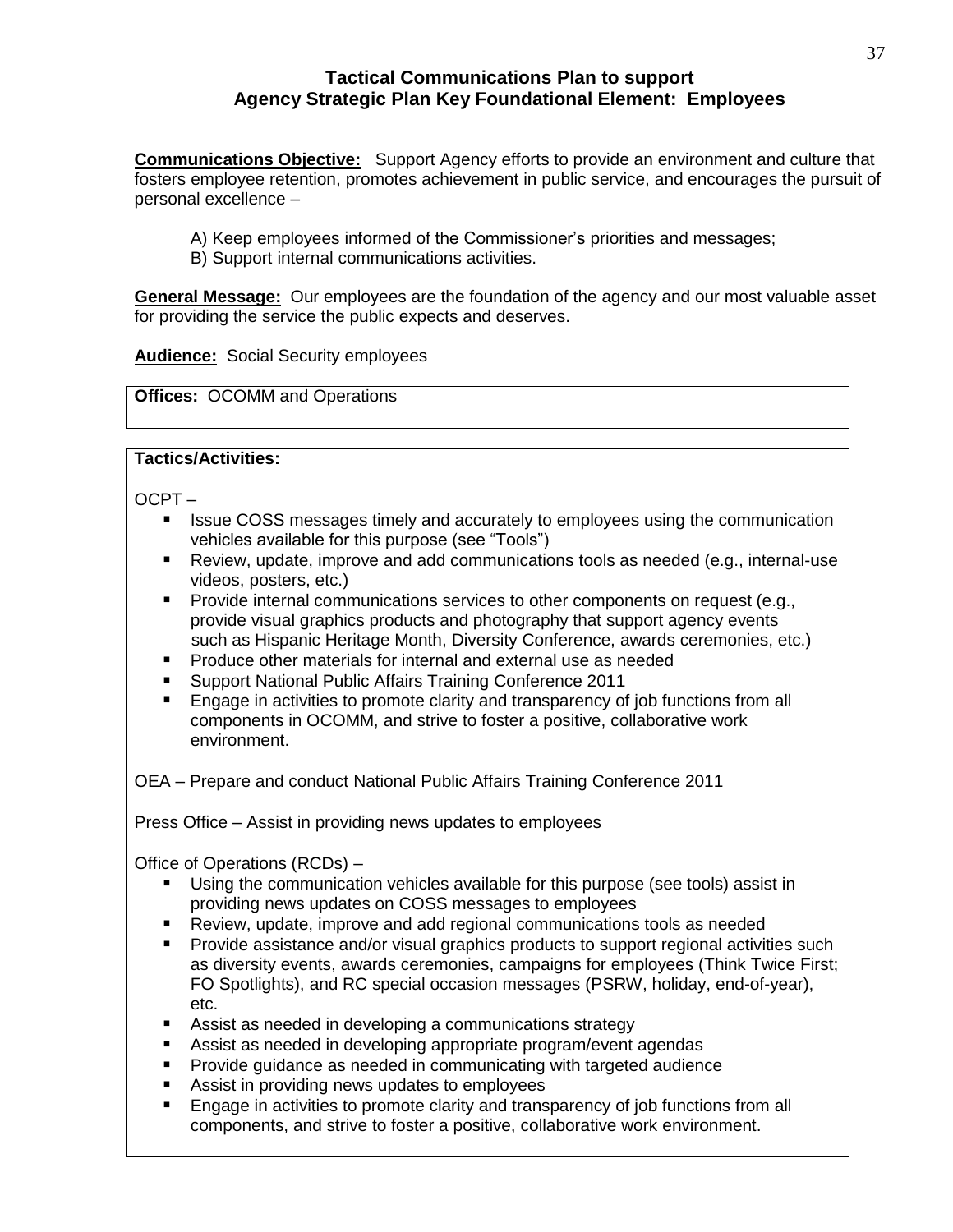# **Tools:**

- COSS broadcasts
- **Internal Communications broadcasts**
- *OASIS*
- **Special-use publications**
- NPATC 2011

- **Agreed-to activities are executed on time and on budget**
- **Feedback from employees and stakeholders**